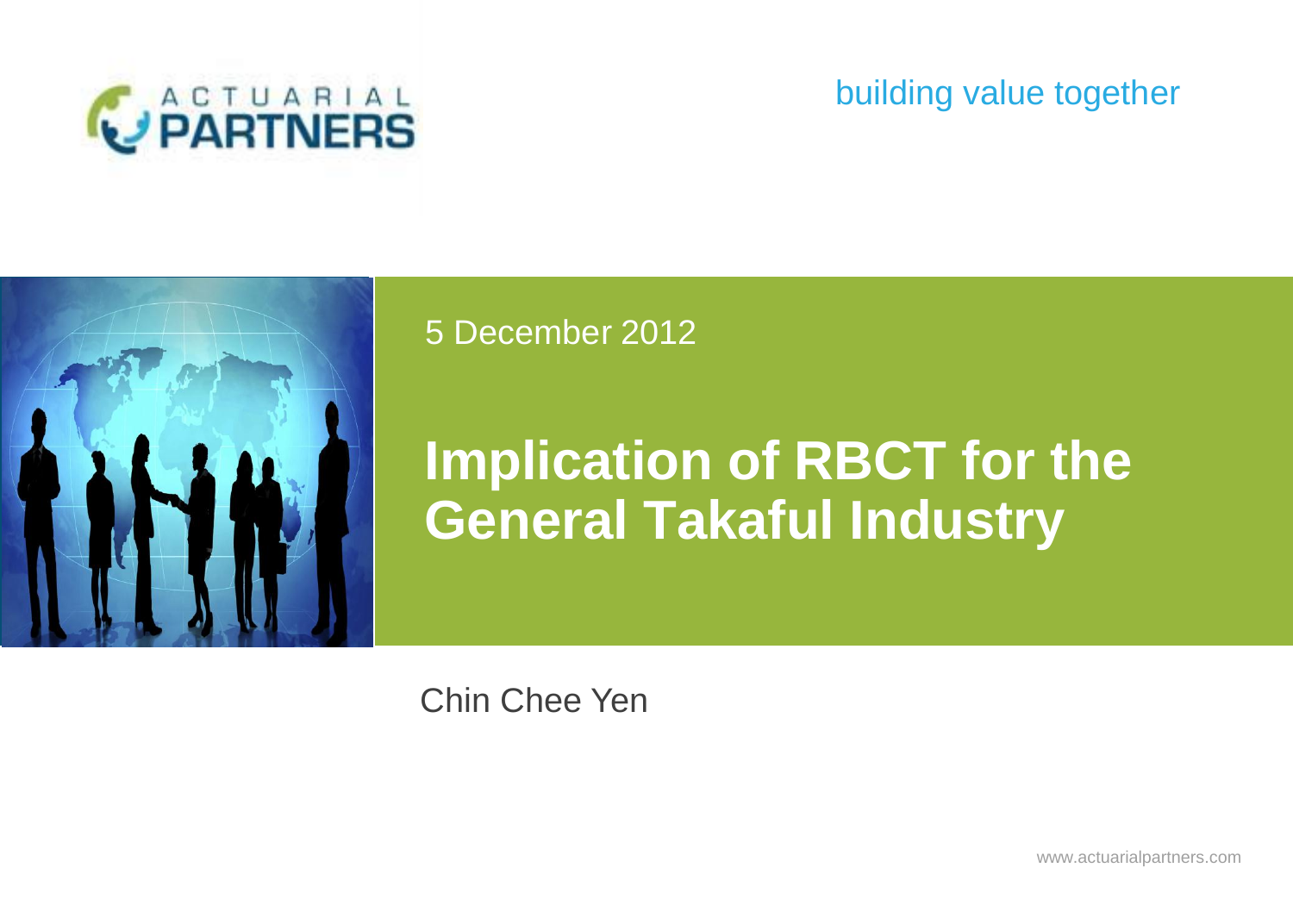#### **Contents**

- Risk Based Capital Takaful Framework
- Capital Required by Class of Business
- **Impact of the New Framework on Takaful Operators**
- **Solvency Margin, formerly Contingency Fund**
- **•** Pricing
- $-MMIP$
- RBC Forms Set by BNM
- Appendix UCR and UWF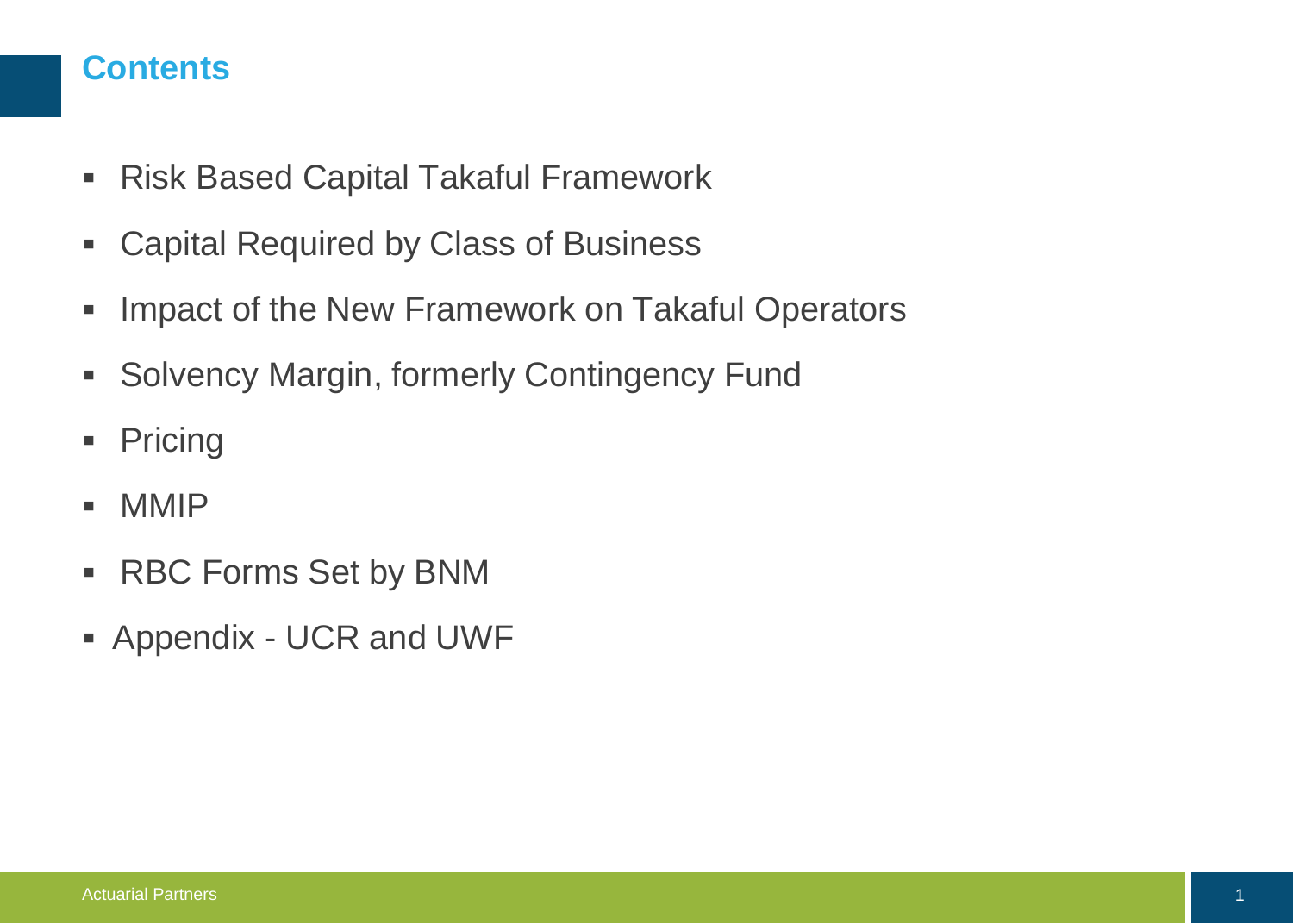

# **Risk Based Capital Takaful Framework**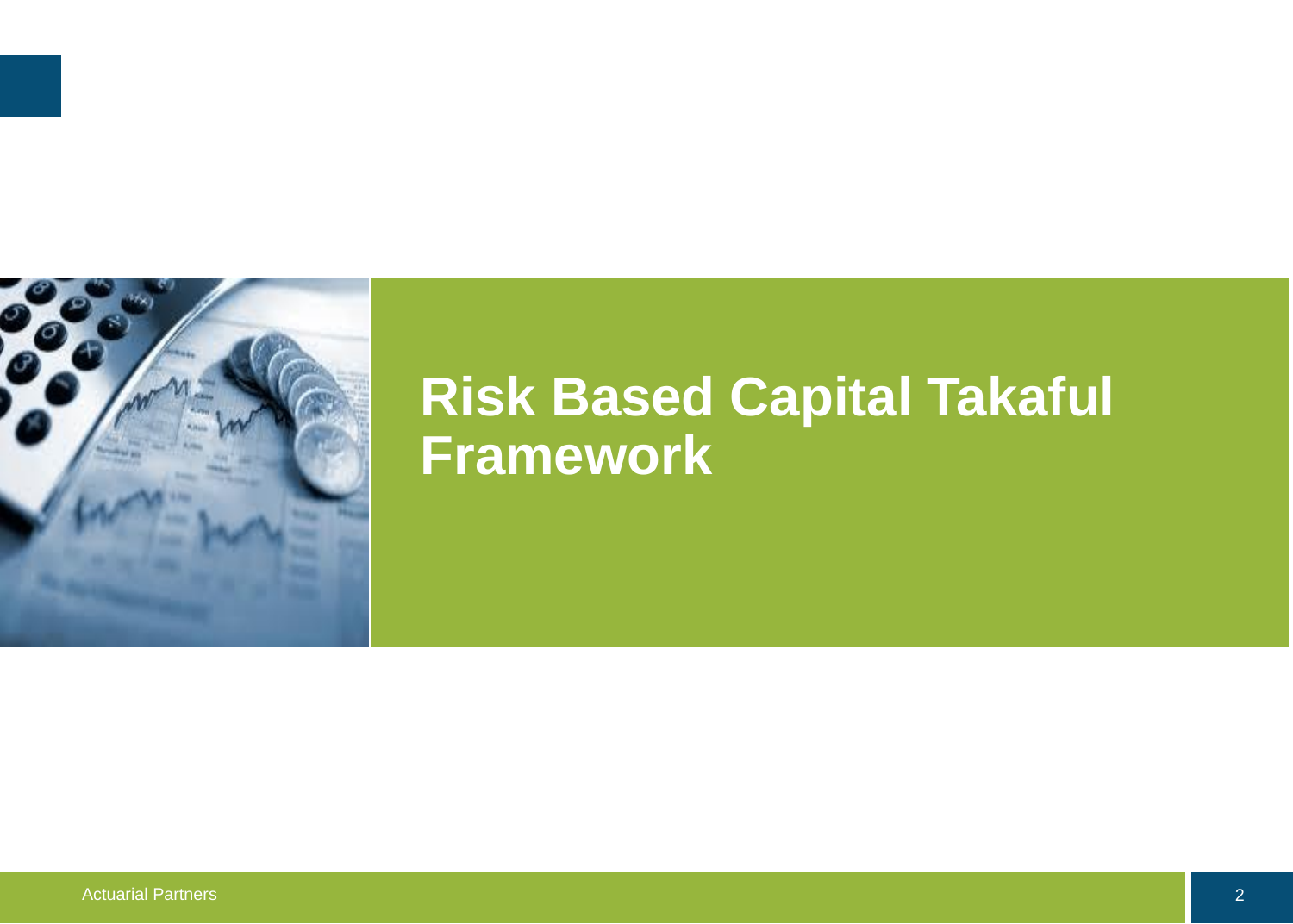## **Old vs New General Takaful Valuation Bases**

|                                                                     | <b>Old Valuation Basis</b>                                                                                  | <b>New Valuation Basis</b>                                                                                                                                                                                           |
|---------------------------------------------------------------------|-------------------------------------------------------------------------------------------------------------|----------------------------------------------------------------------------------------------------------------------------------------------------------------------------------------------------------------------|
| <b>Guidelines</b>                                                   | Guidelines on Mathematical<br><b>Estimation of IBNR Claims</b><br>Provision<br>(effective 31 December 1993) | <b>Risk-Based Capital Framework for</b><br><b>Takaful Operators</b><br>(effective 1 January 2014)                                                                                                                    |
| General<br><b>Takaful</b><br><b>Liabilities</b>                     | Outstanding Claims Liability •<br>$\bullet$<br>(i.e. inclusive of IBNR and<br><b>IBNER claims)</b>          | Outstanding Claims Liability<br>(i.e. inclusive of IBNR and<br><b>IBNER claims)</b>                                                                                                                                  |
|                                                                     |                                                                                                             | Contribution Liability*<br>$\bullet$                                                                                                                                                                                 |
|                                                                     |                                                                                                             | Expense Liability* (i.e. claims-<br>$\bullet$<br>related expense in respect of<br>Claims<br>and Contribution<br>Liabilities<br>and<br>on-going<br>certificate expense<br><b>of</b><br><b>Contribution Liability)</b> |
| Probability of<br>Adequacy<br>* Lass species than the dual transfer | With prudence margin                                                                                        | 75 <sup>th</sup> percentile<br>$(i.e. best estimate + PRAD)$                                                                                                                                                         |

Less onerous than the draft version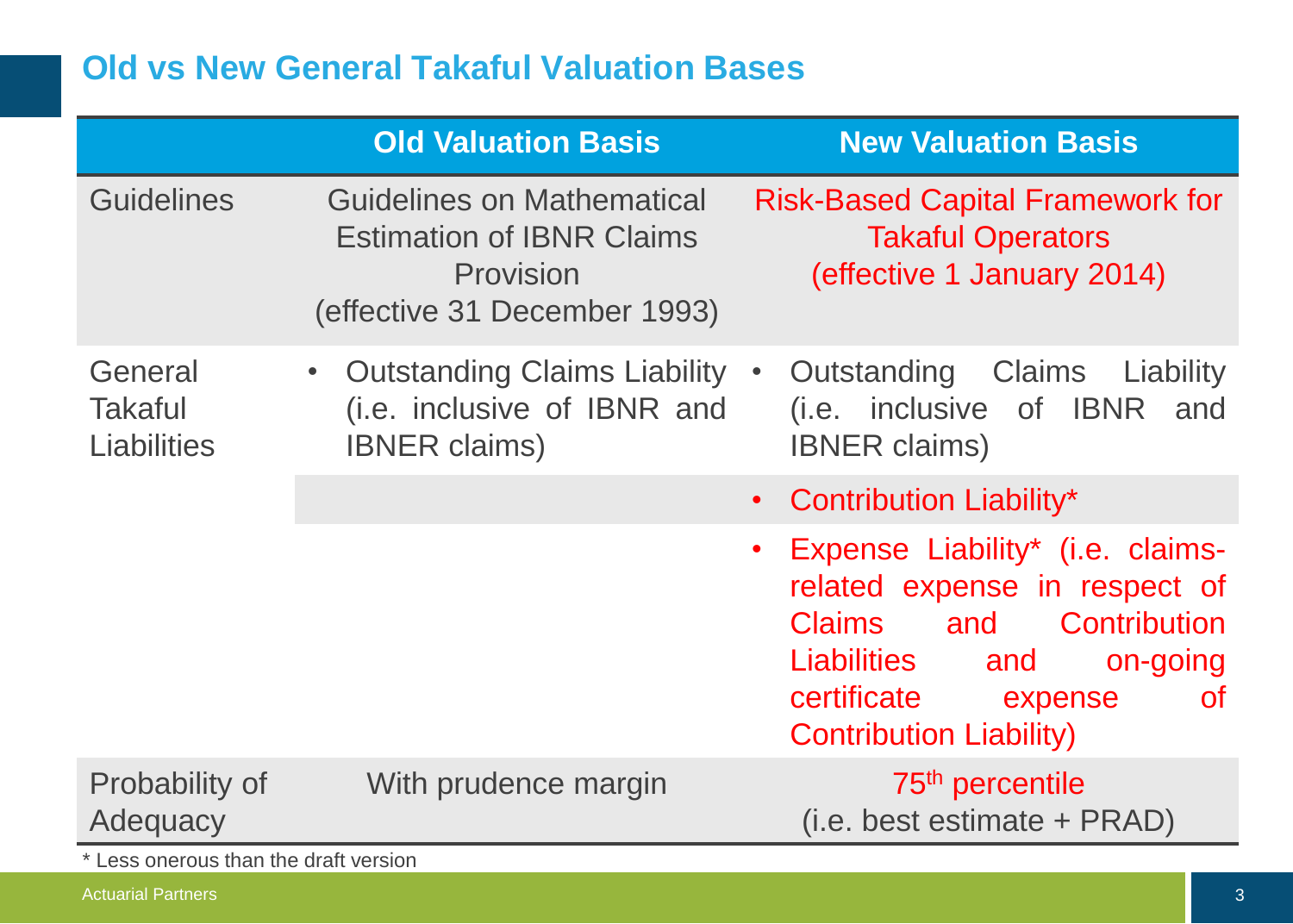# **Old vs New General Takaful Solvency or Capital Charge Basis**

|                                                | <b>Old</b>  | <b>New Solvency Basis</b>                                                                   |                     |
|------------------------------------------------|-------------|---------------------------------------------------------------------------------------------|---------------------|
| <b>Guidelines</b>                              | none        | <b>Risk-Based Capital Framework for Takaful</b><br>Operators (effective 1 January 2014)     |                     |
| General<br><b>Takaful</b><br>(GCC)             |             | • 20%-30% of 75 <sup>th</sup> percentile Outstanding<br><b>Claims Liability (CL)</b>        | : Only GT           |
|                                                | $\bullet$ . | 30%-45% of 75 <sup>th</sup> percentile Unexpired Risk<br><b>Reserve (PL)</b>                | : Only GT           |
| <b>Shareholders</b><br><b>Expense</b><br>(ECC) |             | of Best Estimate Provision for<br>$\cdot$ 20%<br><b>Unexpired Expense Risk (UER)</b>        | : Only SH           |
| <b>Credit Risk</b><br>(CRCC)                   | $\bullet$   | 0%-12% of Value                                                                             | : Both GT<br>and SH |
| <b>Market Risk</b><br>(MRCC)                   | $\bullet$   | 16%-35% of Equity Value<br>8%-16% for Property<br><b>Currency, Profit Rate, Other risks</b> | : Both GT<br>and SH |
| Operational<br><b>Risk (ORCC)</b>              |             | • 1% of Total Assets                                                                        | : Only SH           |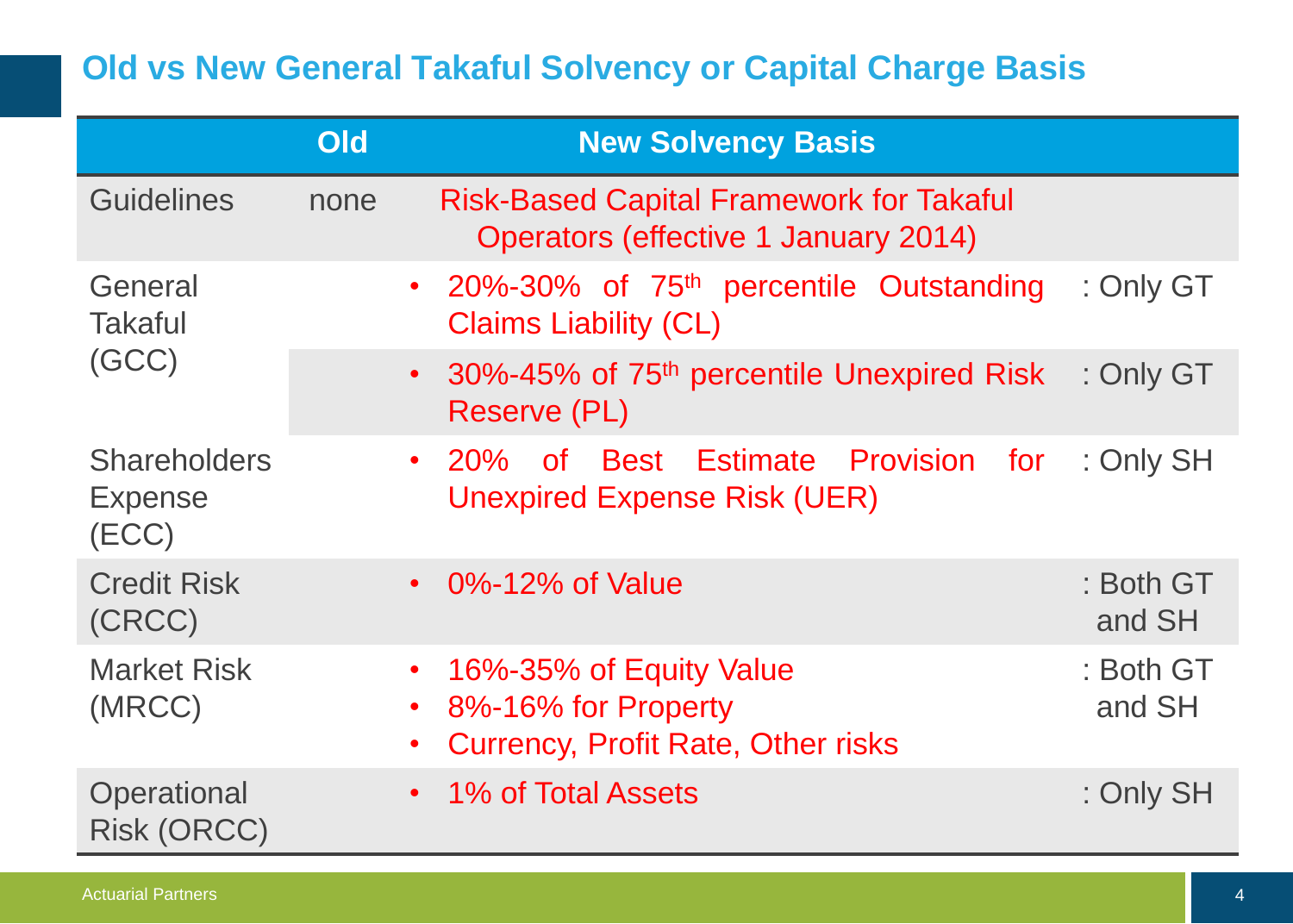# **Takaful vs Conventional Valuation Bases**

|                                                         | <b>General Takaful Valuation</b>                                                                                                                                                                   | <b>General Insurance Valuation</b>                                                                                                      |
|---------------------------------------------------------|----------------------------------------------------------------------------------------------------------------------------------------------------------------------------------------------------|-----------------------------------------------------------------------------------------------------------------------------------------|
| General<br>Takaful /<br>Insurance<br><b>Liabilities</b> | • Outstanding Claims Liability<br>(i.e. inclusive of IBNR and<br><b>IBNER claims)</b>                                                                                                              | <b>Outstanding Claims Liability</b><br>$\bullet$<br>(i.e. inclusive of IBNR and<br><b>IBNER</b> claims) plus claims-<br>related expense |
|                                                         | <b>Contribution Liability</b>                                                                                                                                                                      | • Premium<br>Liability<br>plus<br>claims-related expense +<br>on-going policy expense                                                   |
|                                                         | <b>Expense</b> Liability<br>(i.e.<br>$\bullet$<br>claims-related expense in<br>respect of Claims and<br>Contribution Liabilities and<br>on-going certificate expense<br>of Contribution Liability) |                                                                                                                                         |
| Probability of<br>Adequacy                              | 75 <sup>th</sup> percentile<br>$(i.e. best estimate + PRAD)$                                                                                                                                       | 75 <sup>th</sup> percentile<br>(i.e. best estimate + PRAD)                                                                              |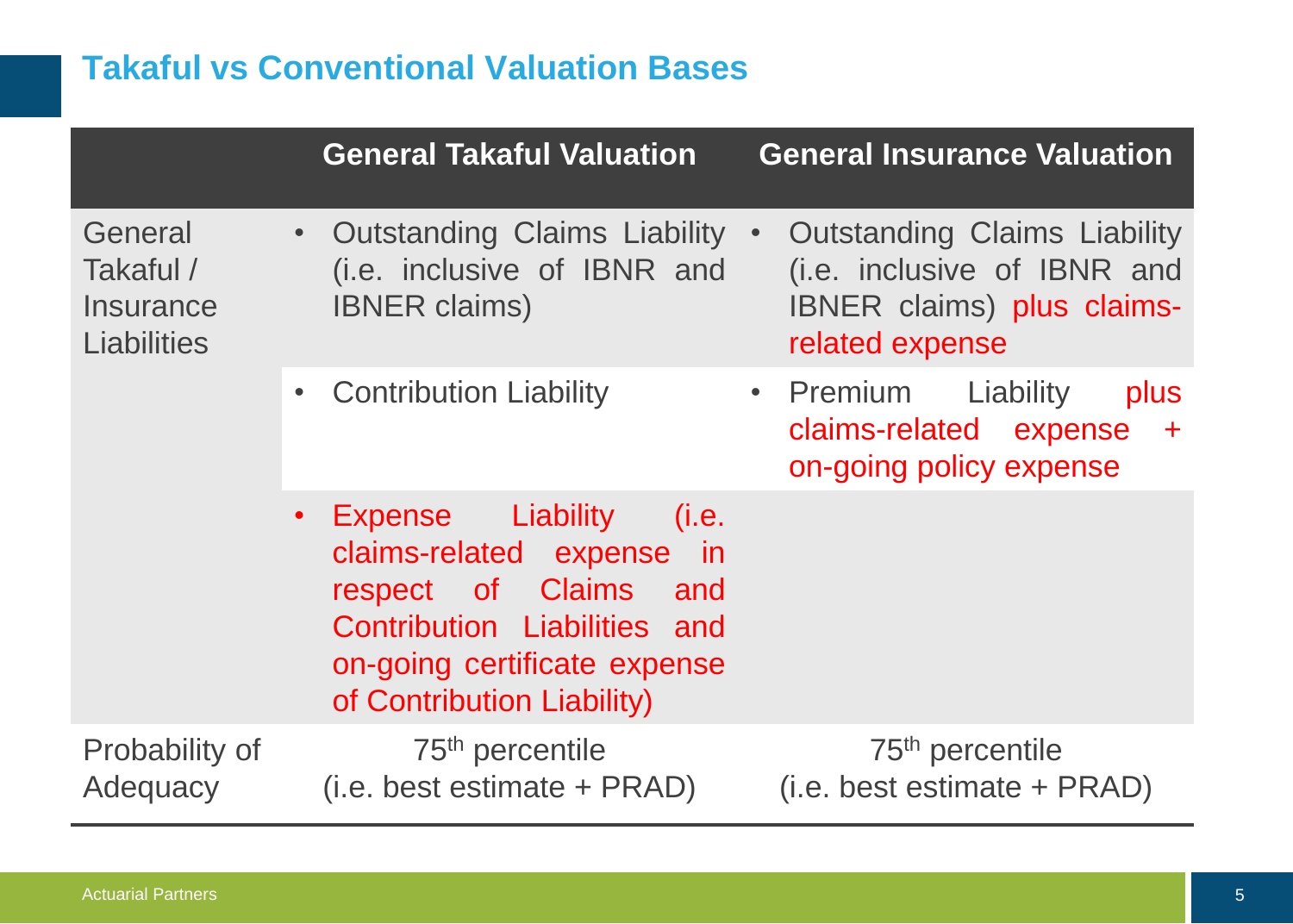# **Takaful vs Conventional Solvency Bases**

|                                                         | <b>General Takaful Valuation</b>                                                                                                                                                                                                                  | <b>General Insurance Valuation</b>                                                               |
|---------------------------------------------------------|---------------------------------------------------------------------------------------------------------------------------------------------------------------------------------------------------------------------------------------------------|--------------------------------------------------------------------------------------------------|
| General<br>Takaful /<br>Insurance<br><b>Liabilities</b> | • Risk capital charge (GCC for $\cdot$<br>$PL$ ) applied to 75 <sup>th</sup> percentile<br><b>URR</b><br>• Same risk capital charges<br>as for conventional<br>• Credit given for excess of<br>UCR over 75 <sup>th</sup> percentile<br><b>URR</b> | Risk capital charge applied<br>to 75 <sup>th</sup> percentile URR,<br>regardless of level of UPR |
|                                                         | • Risk capital charge (ECC)<br>calculated as<br>• 120% of Best Estimate<br><b>UER</b><br>• less 75 <sup>th</sup> percentile UER<br>• Credit given for excess of<br>UWF over 75 <sup>th</sup> percentile<br>UER                                    |                                                                                                  |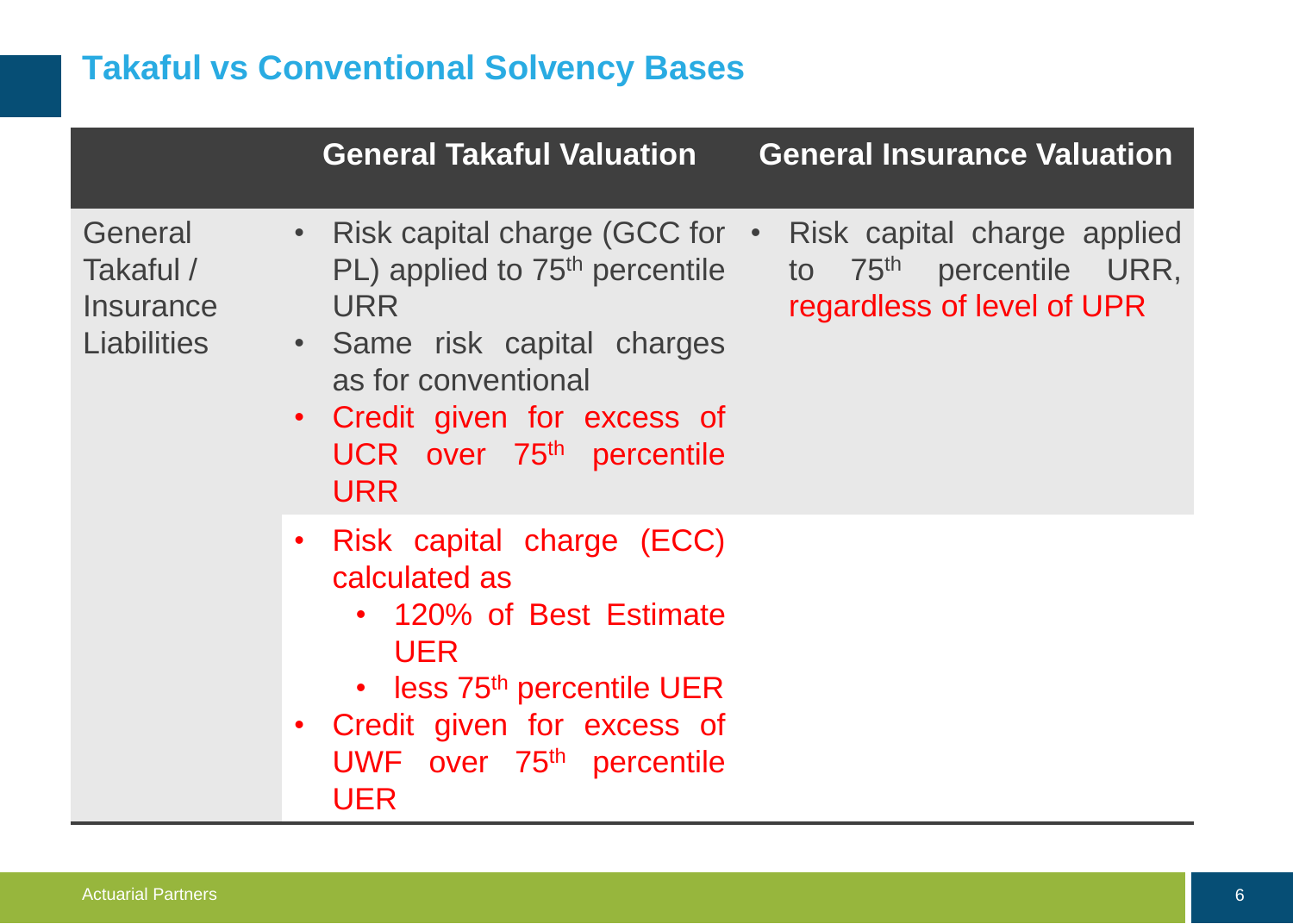

# **Capital Required by Class of Business**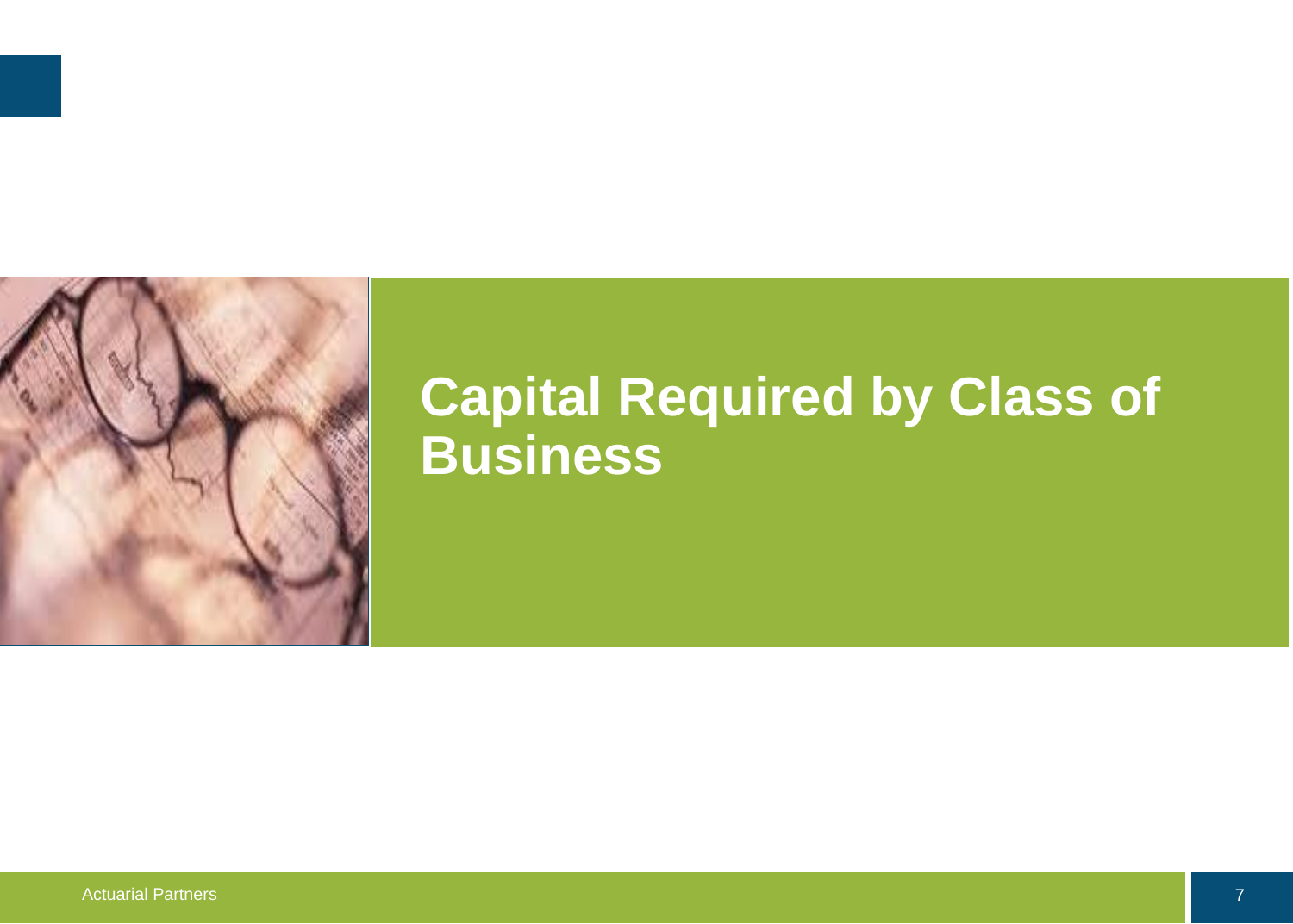#### **Claims Payment Delay**

- **Long tailed classes tie up more capital for longer**
- Consider numerical example: short tailed Fire vs long tailed Motor Act, both with expected claims of unit RM1,000



 $\blacksquare$  Class: Fire Class: Motor Act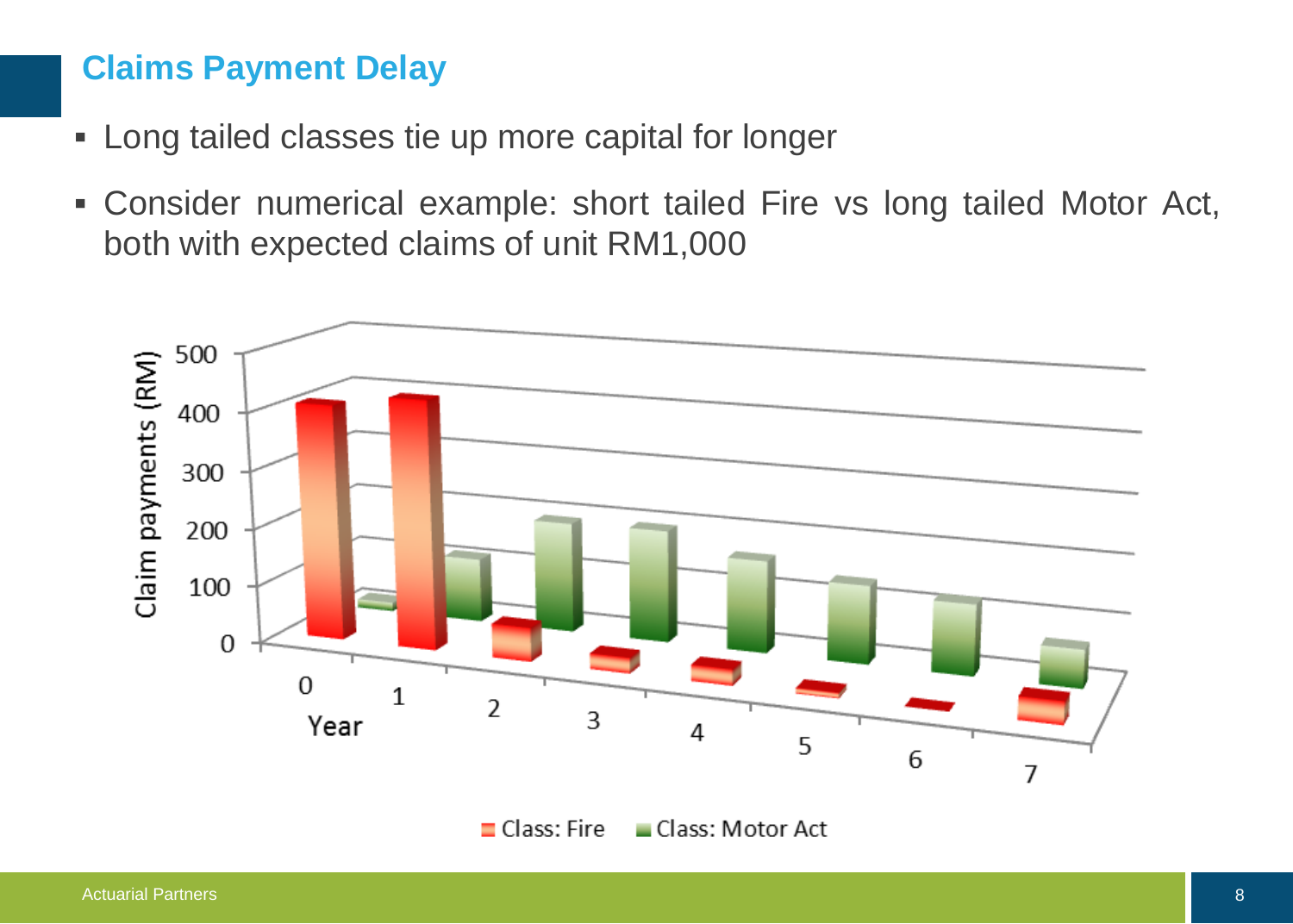### **Additional Reserves and Charges**

 Asset Capital Charges consist of Credit Risk (CRCC) and Market Risk (MRCC) Capital Charges



■ Putting numbers to PRAD and GCC...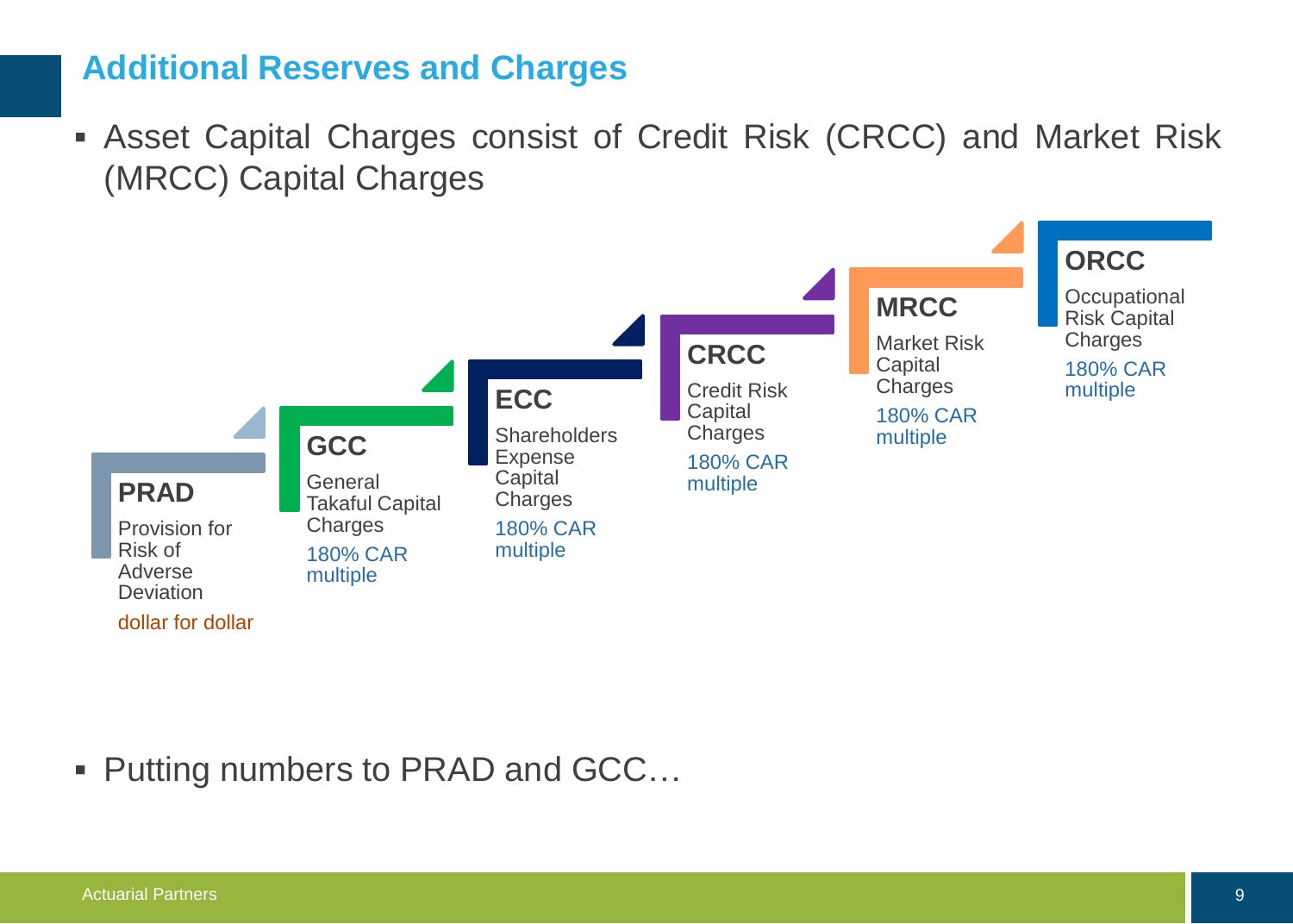### **Outstanding Claims Provisions With and Without PRAD**

- Delay is no different from historically (based on industry link ratios from BNM Annual Insurance Statistics 2011)
- Reserving is stronger under RBC, with PRAD say at 10% of outstanding claims at the year end
- But ultimate outgo is still like historic, just delay in recognition of profit

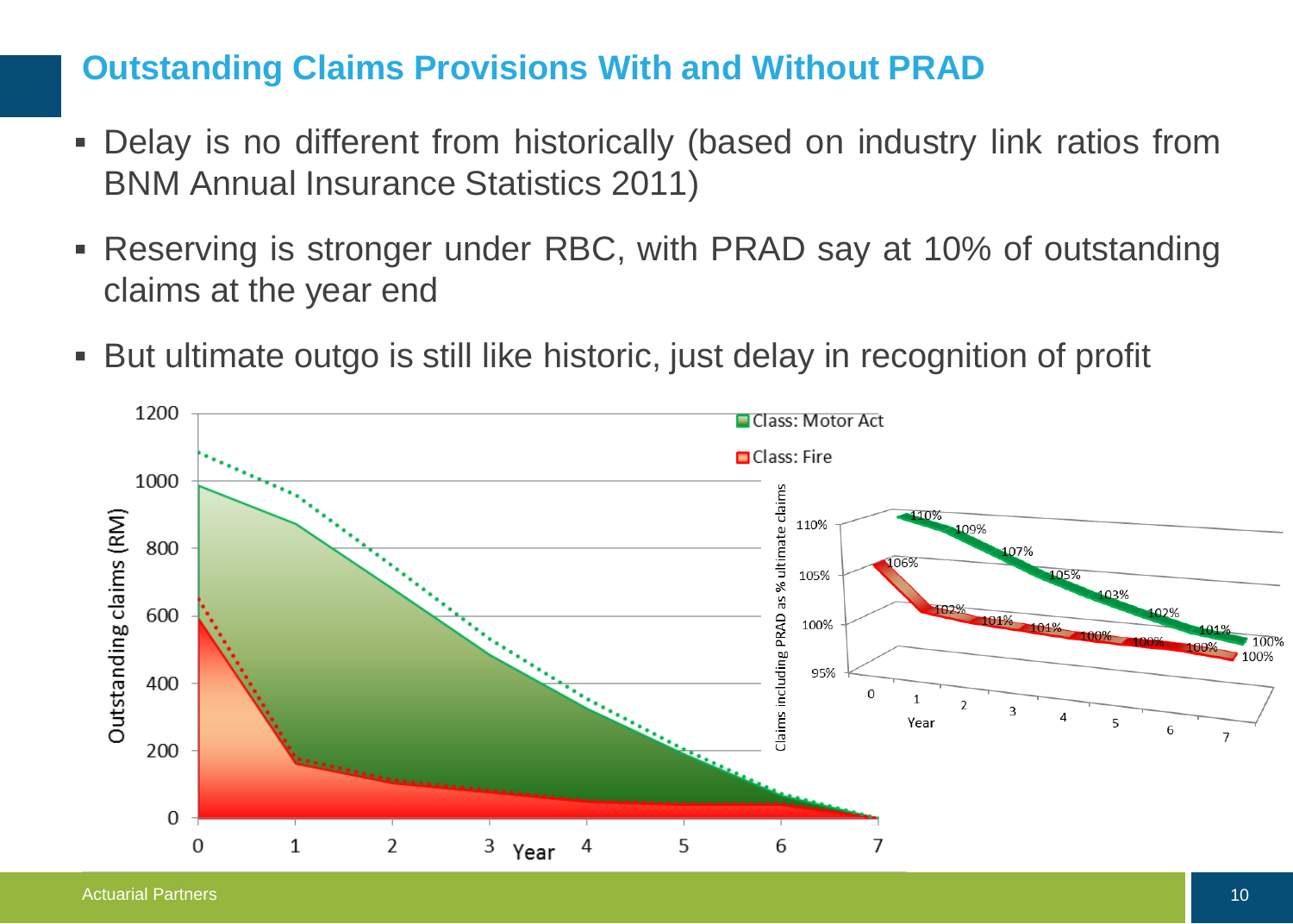### **General Takaful Capital Charge (GCC)**

- Little difference between solid area (BE) and dotted line (incl PRAD)?
- Loss of earnings on extra PRAD not very significant?
- Consider additional TIED CAPITAL at CAR of 180% on top of PRAD



• TCR's capital charges for Fire are 20% of 75<sup>th</sup> percentile liabilities while Motor incurs 25%

 $\blacksquare$  Class: Fire Class: Motor Act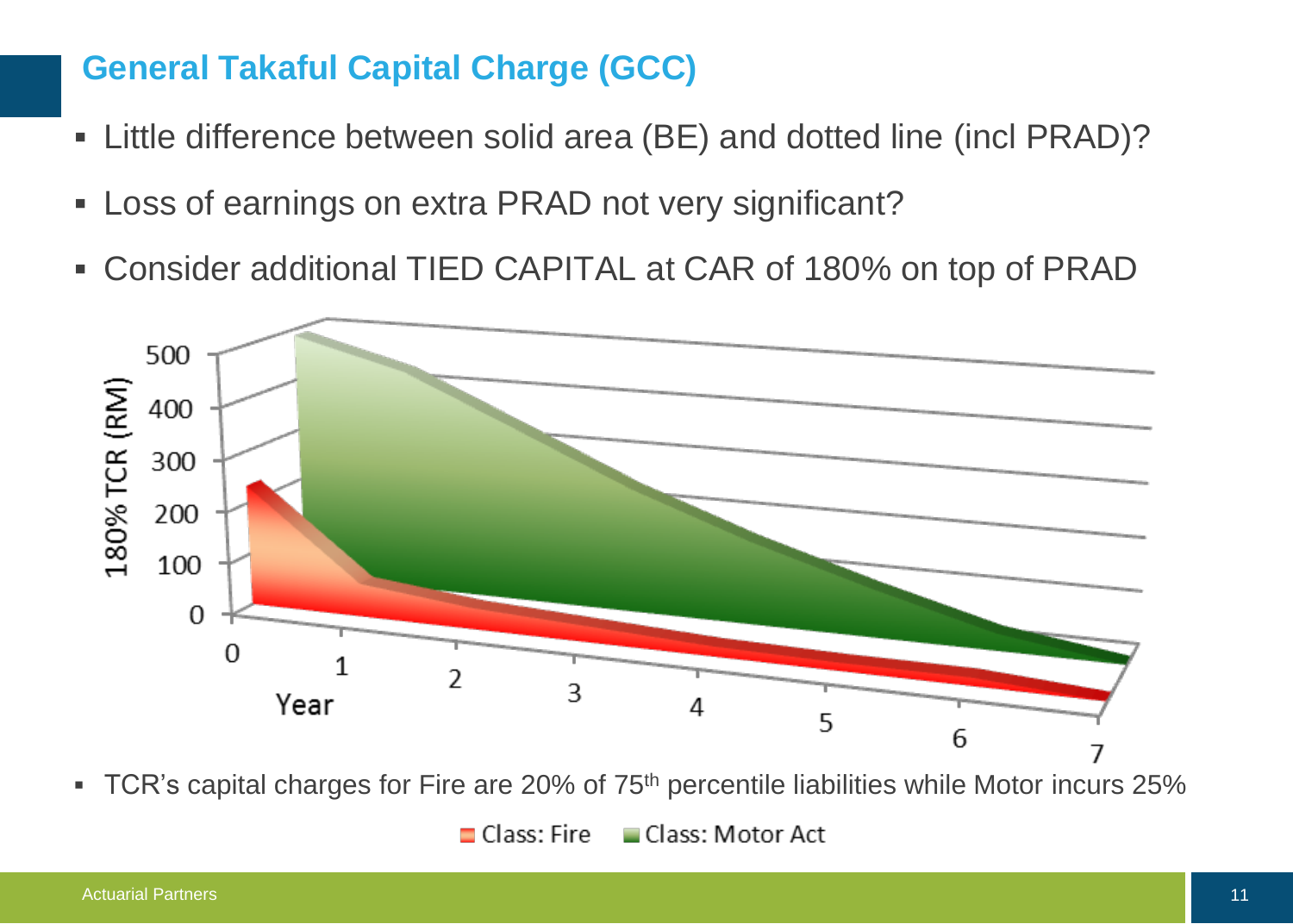## **Capital Required by Class of Business**

Resembles outstanding claims in shape but is a totally new feature

# SIGNIFICANT CAPITAL REQUIRED where previously solvency requirement was zero

- Whereas a short tailed class needs capital for only one year, a long tailed class needs double the capital and held for effectively 3-4 years
- After one year, the capital for a short tailed class can be used for new business
- For a long tailed class, not only can capital not be re-used as quickly, more capital is needed in subsequent years, leading to layering of tied capital
- Loss of earnings on tied capital should be priced into the contribution rate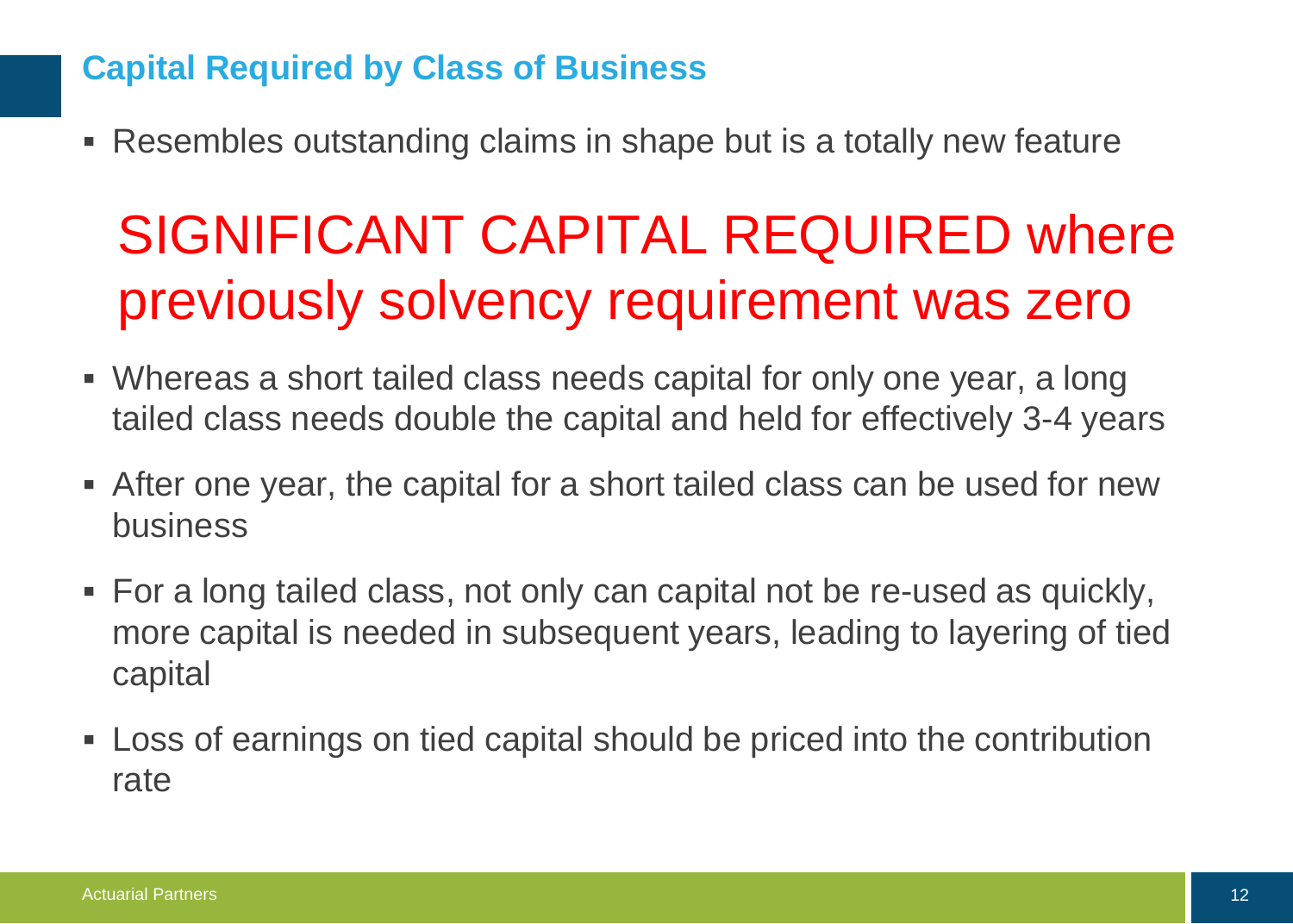### **Layering of New Business**

 Consider only general takaful liability capital charges (GCC) for 4 years' worth of new business



 $\Box$  Class: Fire  $\Box$  Class: Motor Act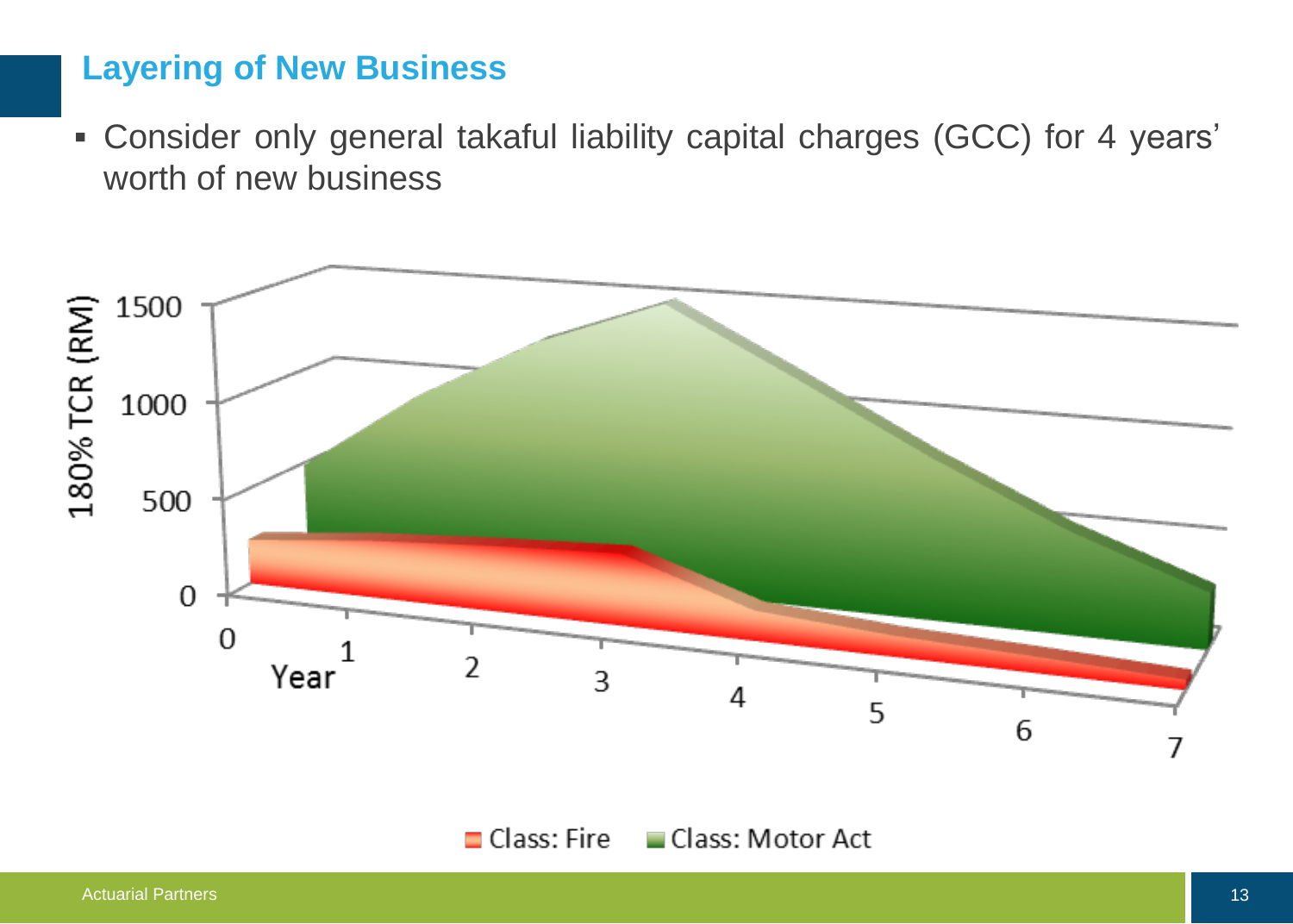### **Asset Capital Risk Charges**

- Some takaful providers did not mind writing long tailed classes of business as they can earn investment income on the reserves
- With the advent of credit and market risk capital charges, there will be a cost to investing in more risky higher yielding assets
- This cost could neutralize any investment income gains
- The investment strategy has to consider whether the higher investment returns are commensurate with the asset risk capital charges attached to these riskier asset types
- Why should the operator take this risk (cost of qard in initial years) when it only gets a partial share of any gain

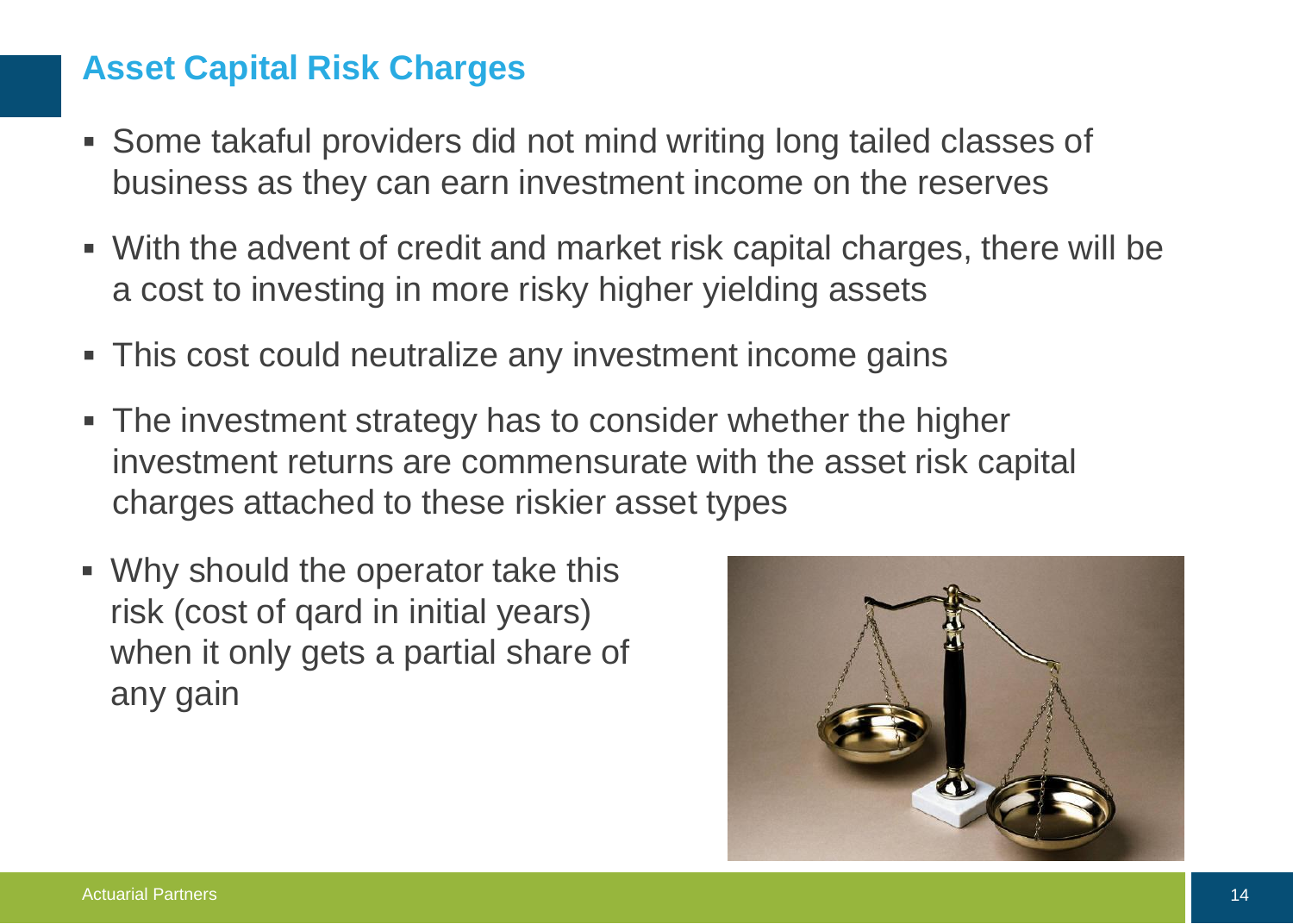

# **Impact of the New Framework on Takaful Operators**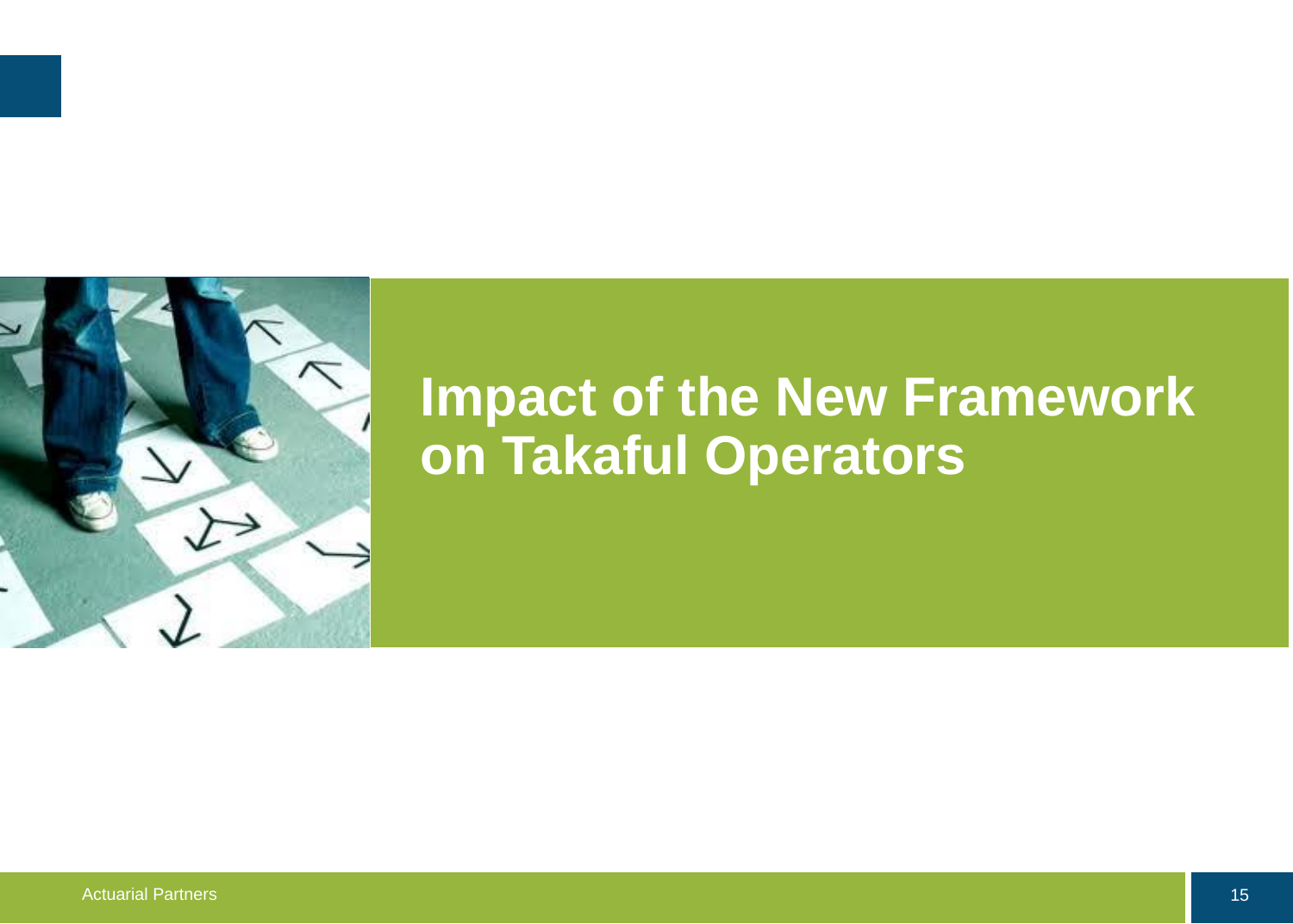#### **Impact of the New Valuation Basis on TO** *Risk Fund*

# Requirement for **Contribution Liabilities**

If there is a **deficiency in the UCR**, the Company has to provide for it as an additional provision on top of its UCR

This implies that future losses have to be capitalized from day one Requirement for all General Takaful liabilities to be provided at the 75<sup>th</sup> probability of adequacy

> 1<sup>st</sup> year of implementation: There will be an **increase** in **liabilities provision**, hence **reduction in surplus** for that year

HOWEVER, as it is a reserving strain (i.e. 75th), it will be a **once-off impact**, similar to what has been experienced by the conventional insurers when RBC was implemented in 2009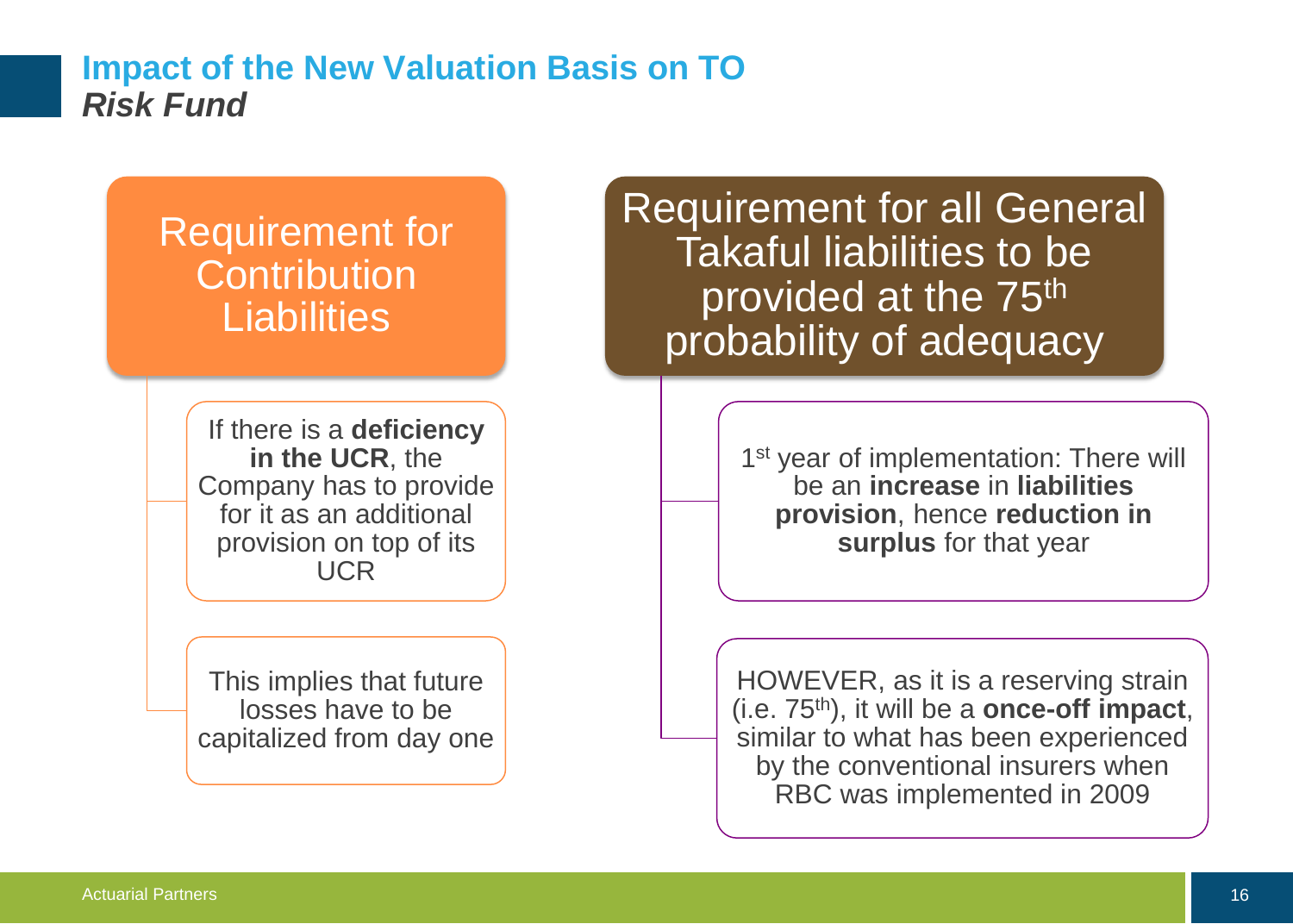#### **Impact of the New Valuation Basis on TO** *Shareholders' Fund*

# Requirement for Unearned Wakalah Fee

This means a **deferred recognition** of **wakalah fee income** to the shareholders – hence **deferred recognition** of the **surplus**

If there is a **deficiency in the UWF**, the shareholder has to provide for it as an additional provision on top of its UWF. This implies that future losses have to be capitalized from day one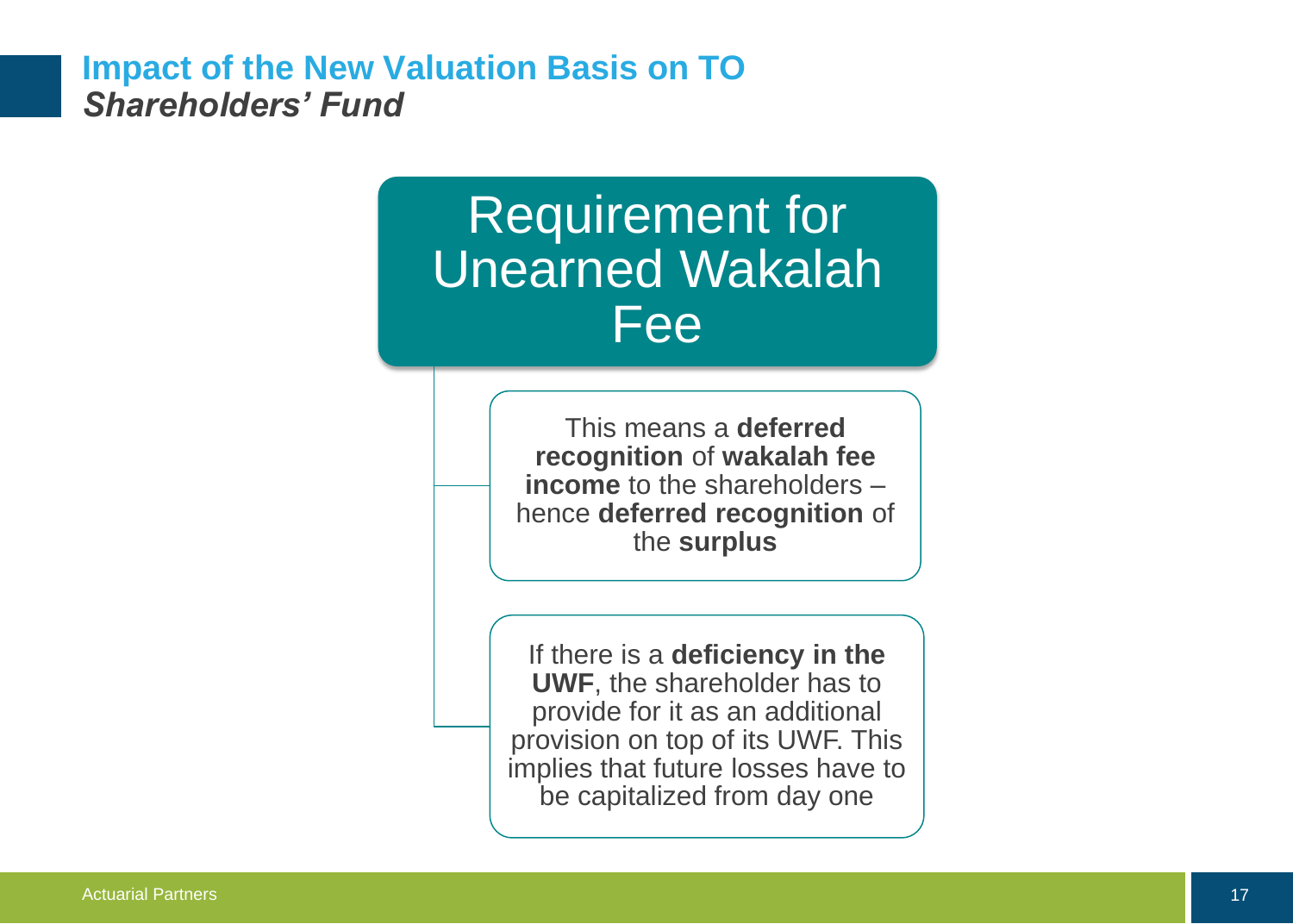#### **Impact of the Capital Requirement on TO** *Risk Fund*

# Requirement for Capital Charge (GCC, CRCC and MRCC)

Choose to retain profit in a **Solvency Margin / Contingency Fund\*** within the risk fund, from an opening base of zero

This would **defer surplus distribution** and even necessitate **qard** initially or assignation of shareholders fund's assets to risk fund for solvency purposes

\* Accumulation of retained profit resulting in TCA exceeding 130% of TCR in the risk fund will depress the CAR%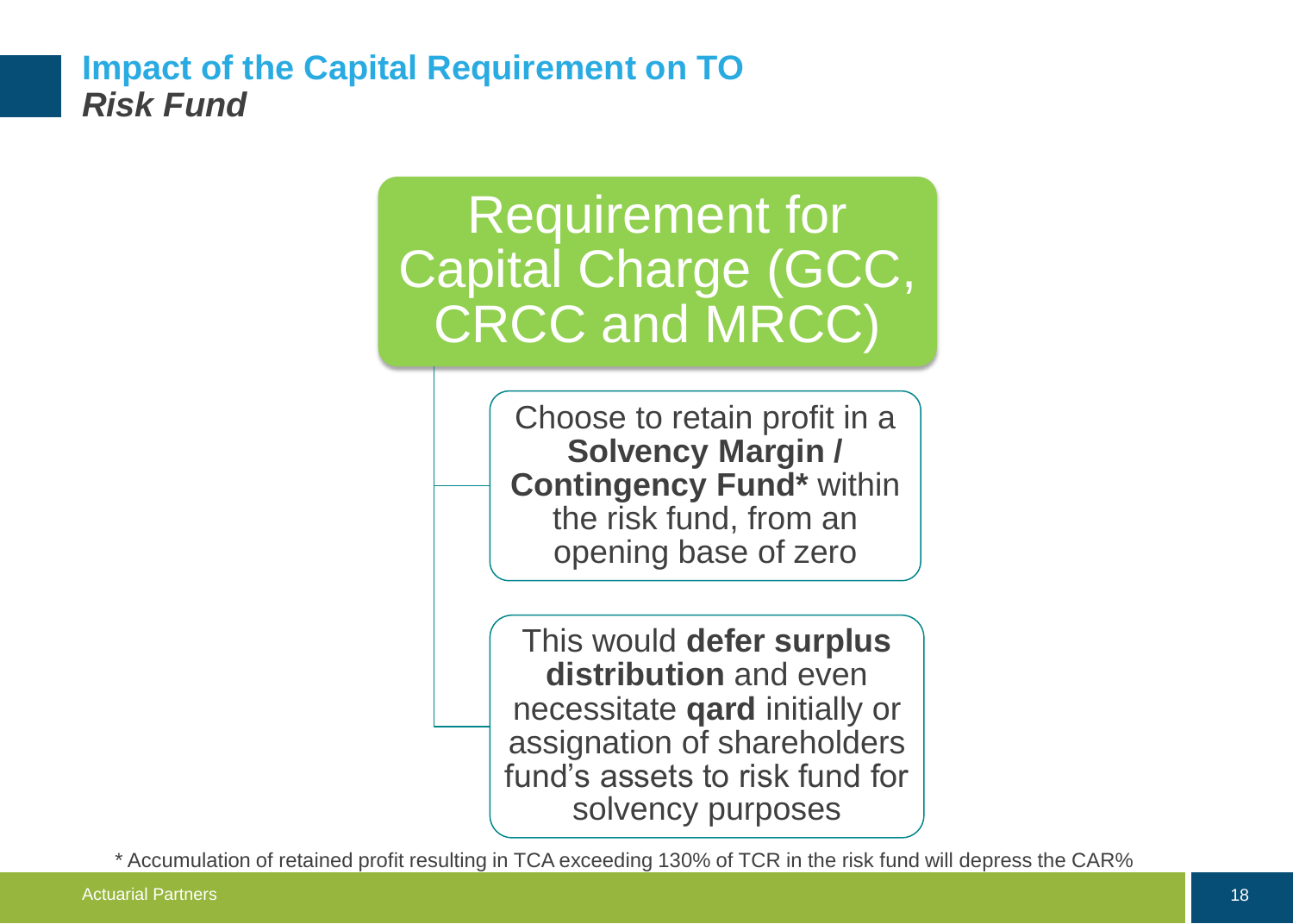#### **Impact of the Capital Requirement on TO** *Shareholders Fund*

Requirement for Capital Charge (ECC, ORCC, CRCC and MRCC)

> Quantification of the use of capital and relative efficiency of specific products or investment decisions

> Use of excess capital to enhance Capital Adequacy Ratio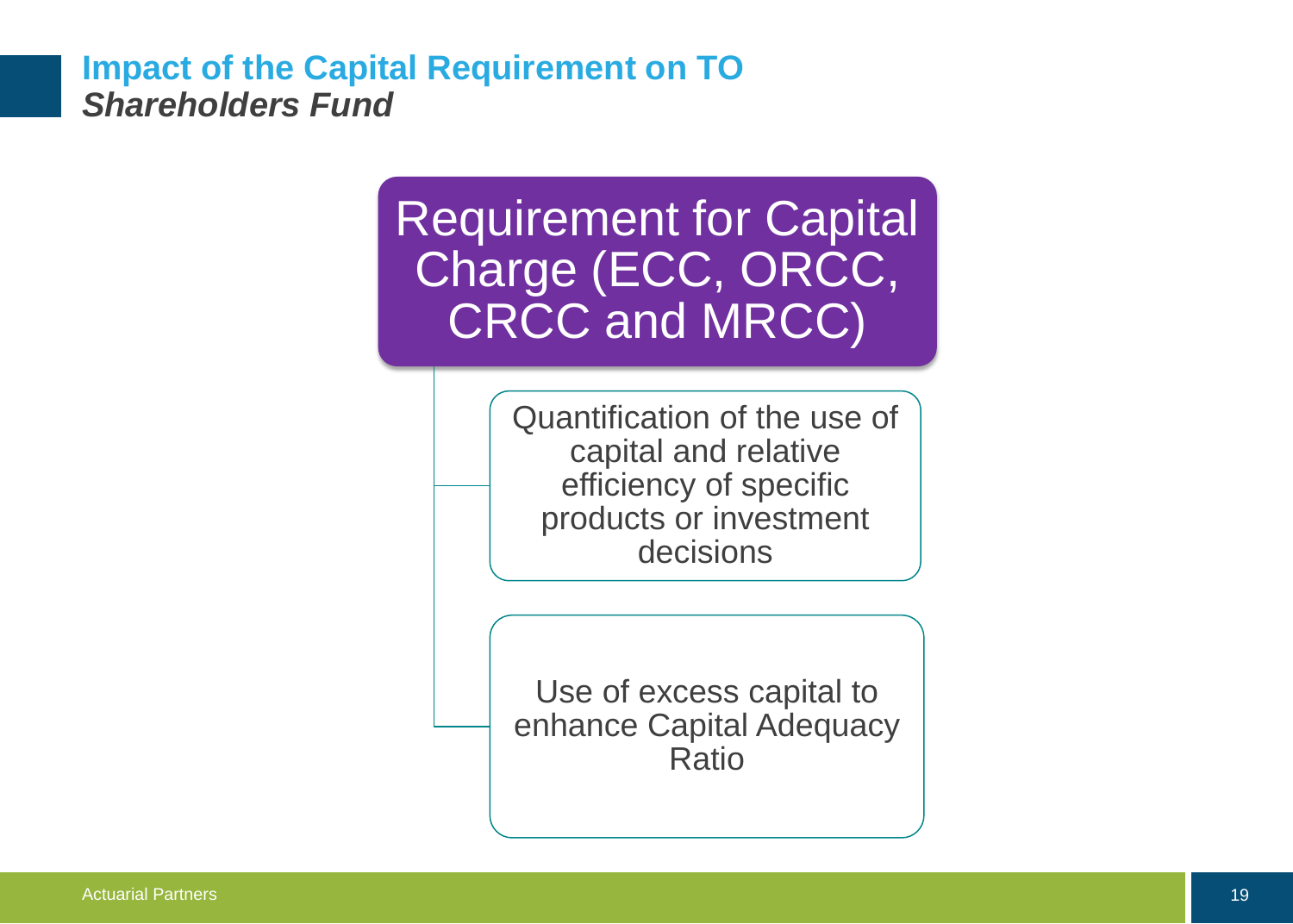

# **Solvency Margin, formerly Contingency Fund**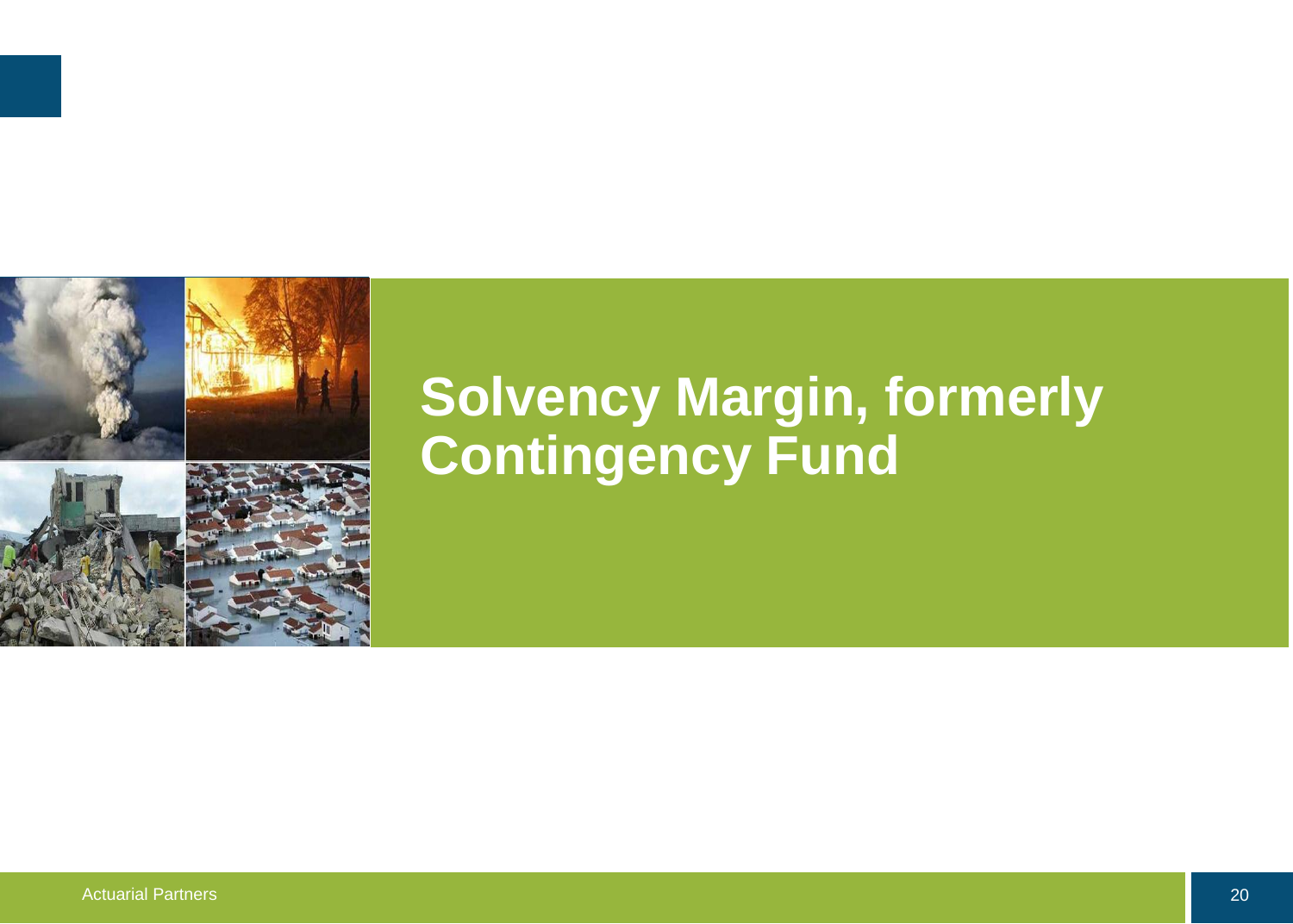## **Contingency Fund**

- Build contingency reserves in the risk fund as the first line of defense to absorb losses
- Reduce the need for qard required to weather volatility from cycles
- Holds back surplus distribution to participants and Takaful Operator
- Accumulated year after year until critical size in relationship to current contribution volume
- Aside from providing buffer against adverse experience, the Contingency Fund also provides 'capital' for **solvency** purposes
- **Initially and when there is insufficient surplus** in the risk fund, a qard may still be required

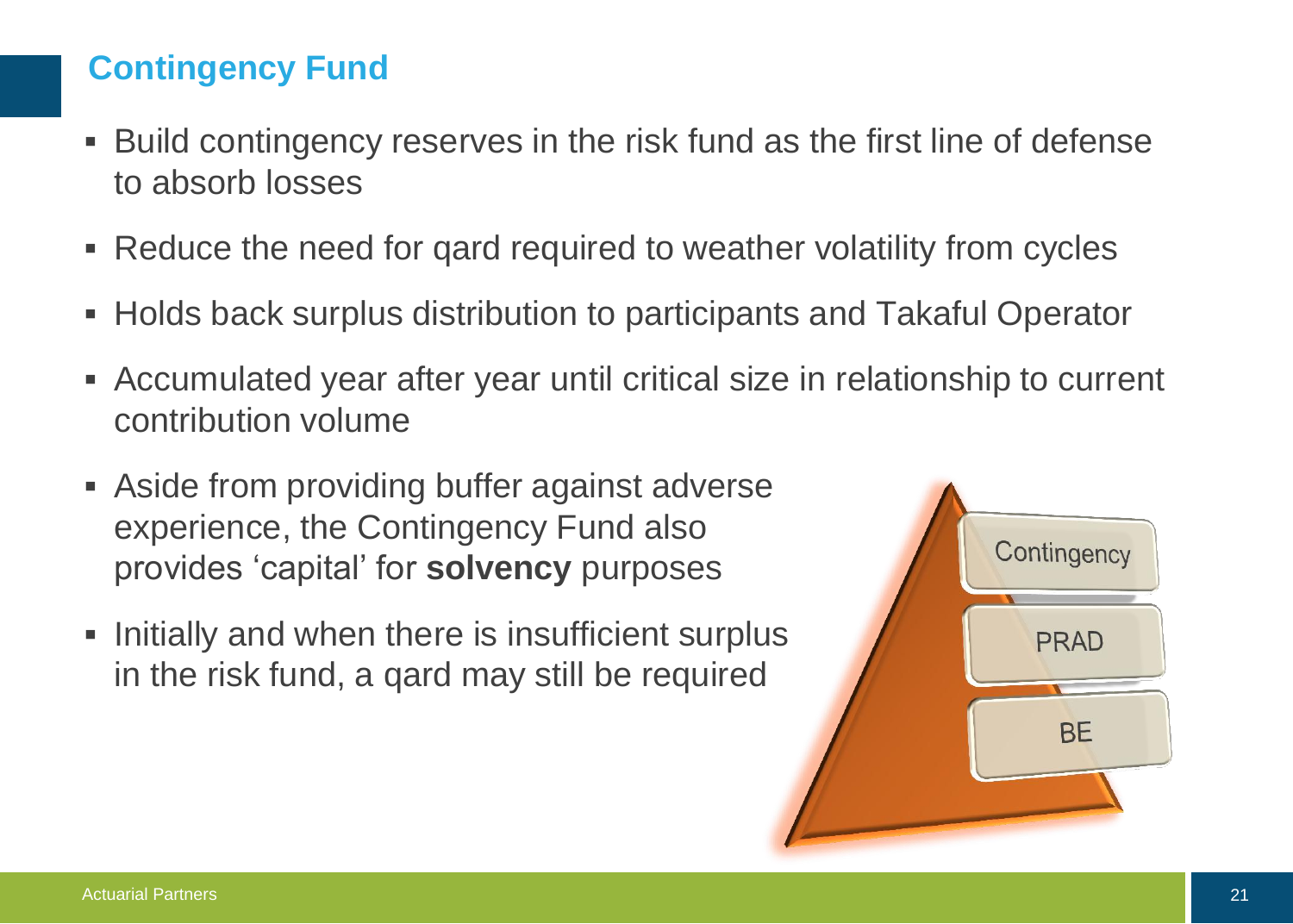# **Implications of Solvency Margin or Contingency Fund**



- **EXEC** surplus distribution
- **Possible inequity between** generations; participants after Contingency Fund reaches critical size will enjoy more surplus distribution
- Higher asset risk charges in the risk fund

### Impact to Takaful Operator

- **Less surplus sharing**
- Reduces the need for gard and likelihood to write off qard
- Smoothens results from year to year, fewer peaks and troughs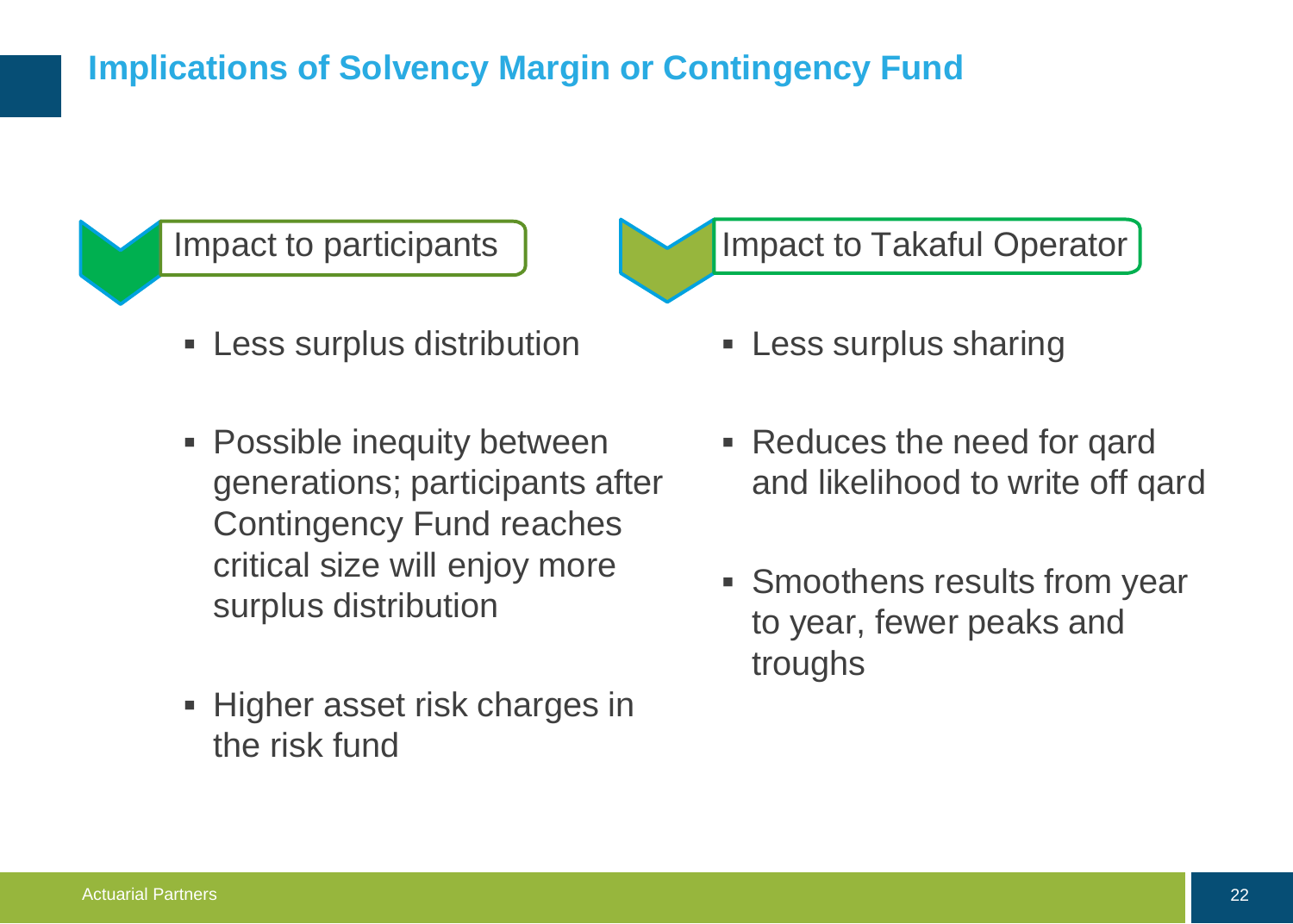### **Solvency Margin, to retain or not to retain**



- Build up solvency capital in the risk pool
- Up to 130% of TCR can be recognised for CAR calculations
- **Pre-RBC, this would have** been called the Contingency Fund

Option 2

- Distribute available profits
- **Example 1 Let shareholders fund take** care of solvency

# BUT

- Distribution of profits only if the pricing included this component, otherwise not equitable
- Whatever profit emerging may just be from volatility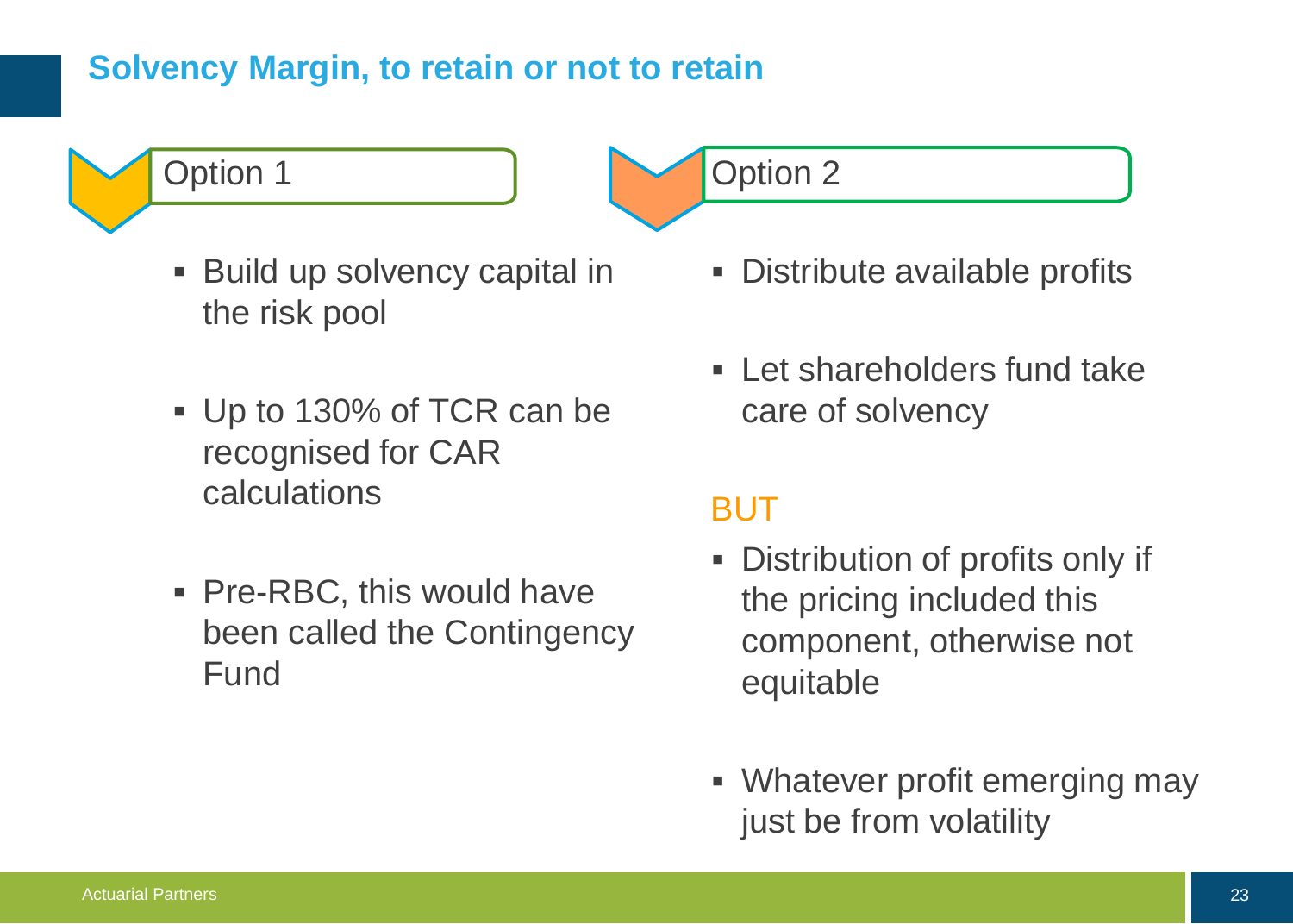

# **Pricing**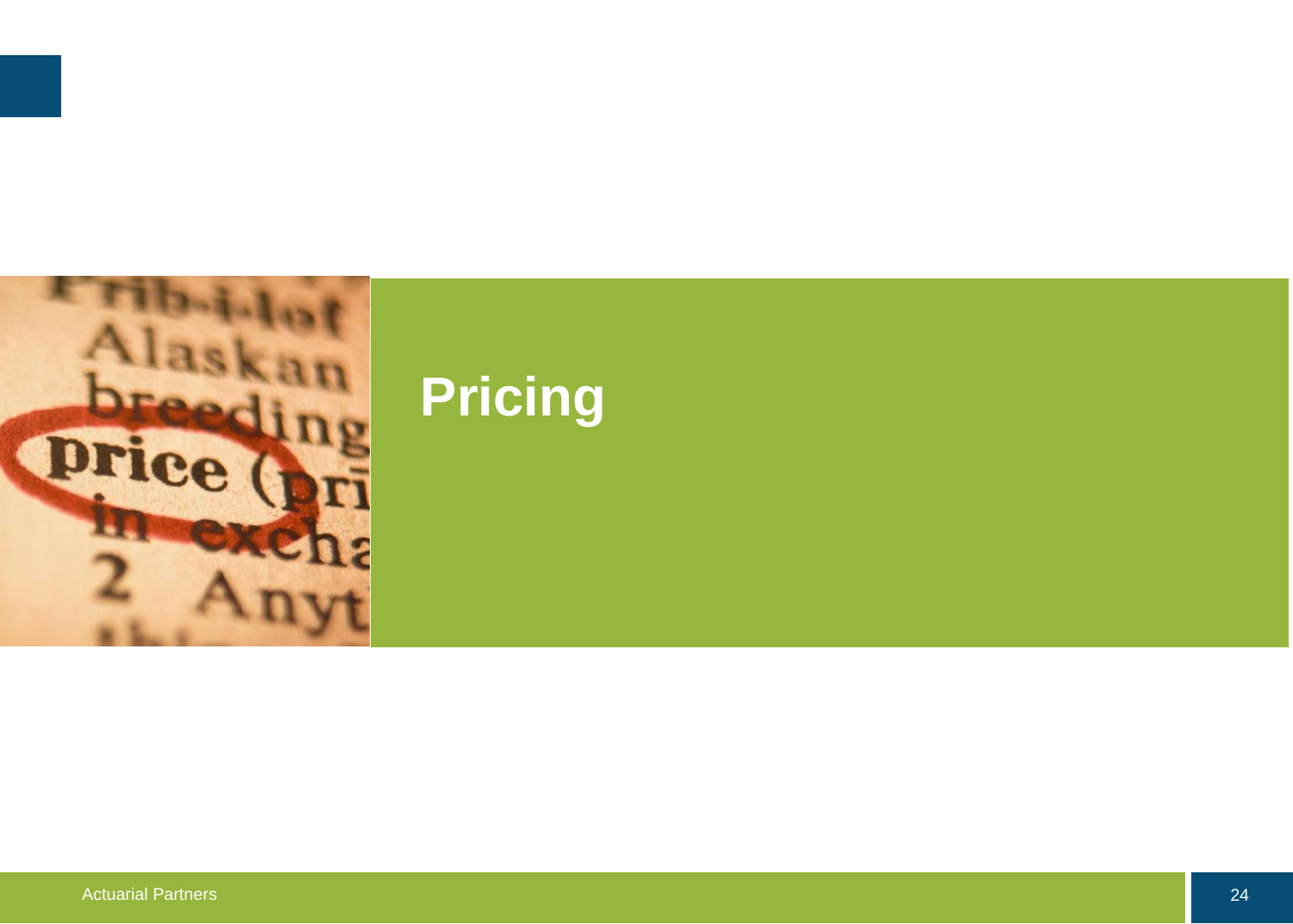## **Pricing**

- Tariff not suitable for Takaful
	- Cross-subsidy
	- Inequitable between classes
- Tariff not suitable for RBC basis
	- Inflexible, not able to price for cost of capital or PRAD
	- Inequitable between generations while reserves are being built up
- TO has a duty to underwrite responsibly for the long term sustainability of the fund
- TOF specifies TO's investment accountability, silent on underwriting
- Pricing to include loss of earnings on capital used for solvency purposes
- **Pricing to include surplus distribution?**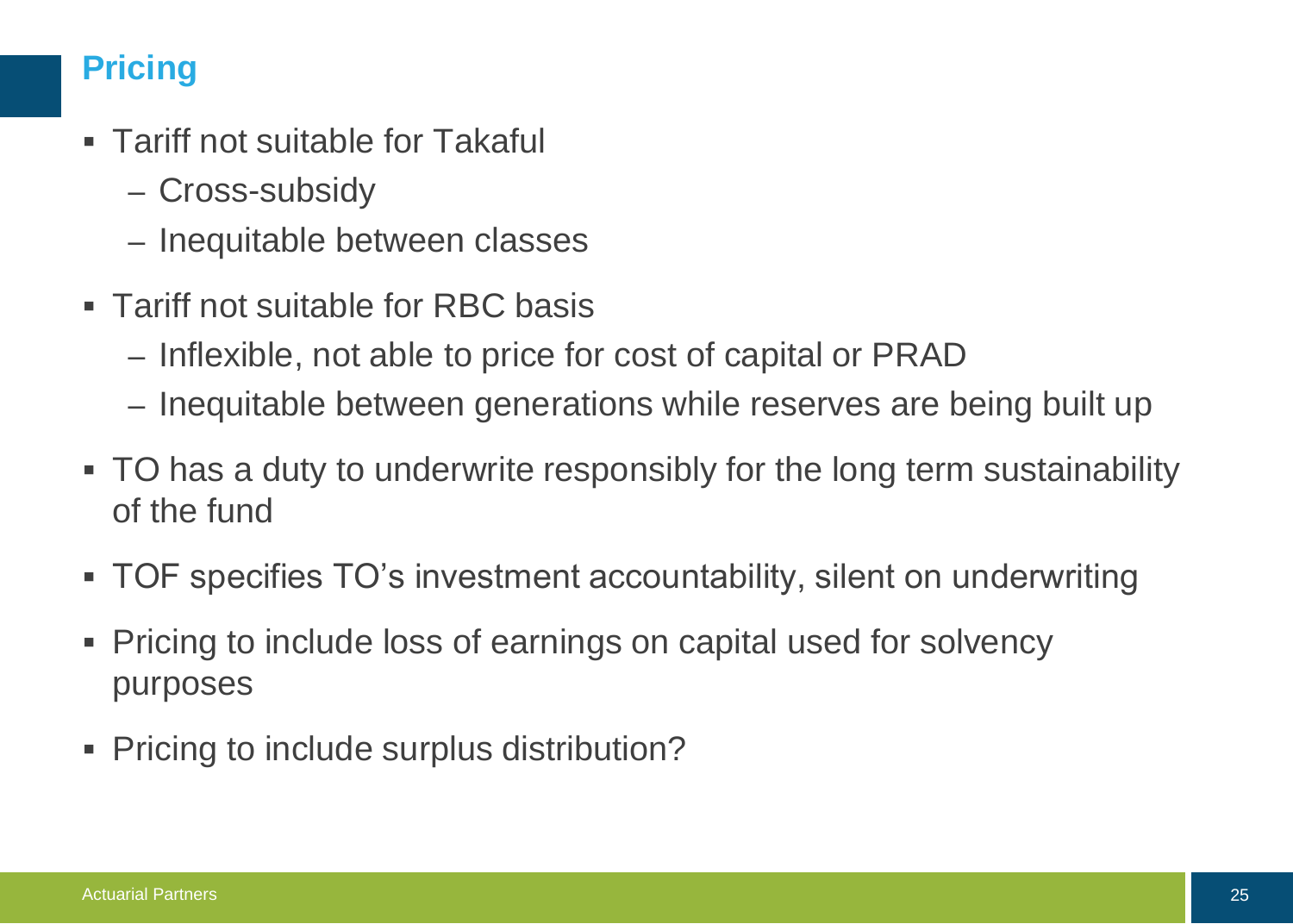

# **MMIP**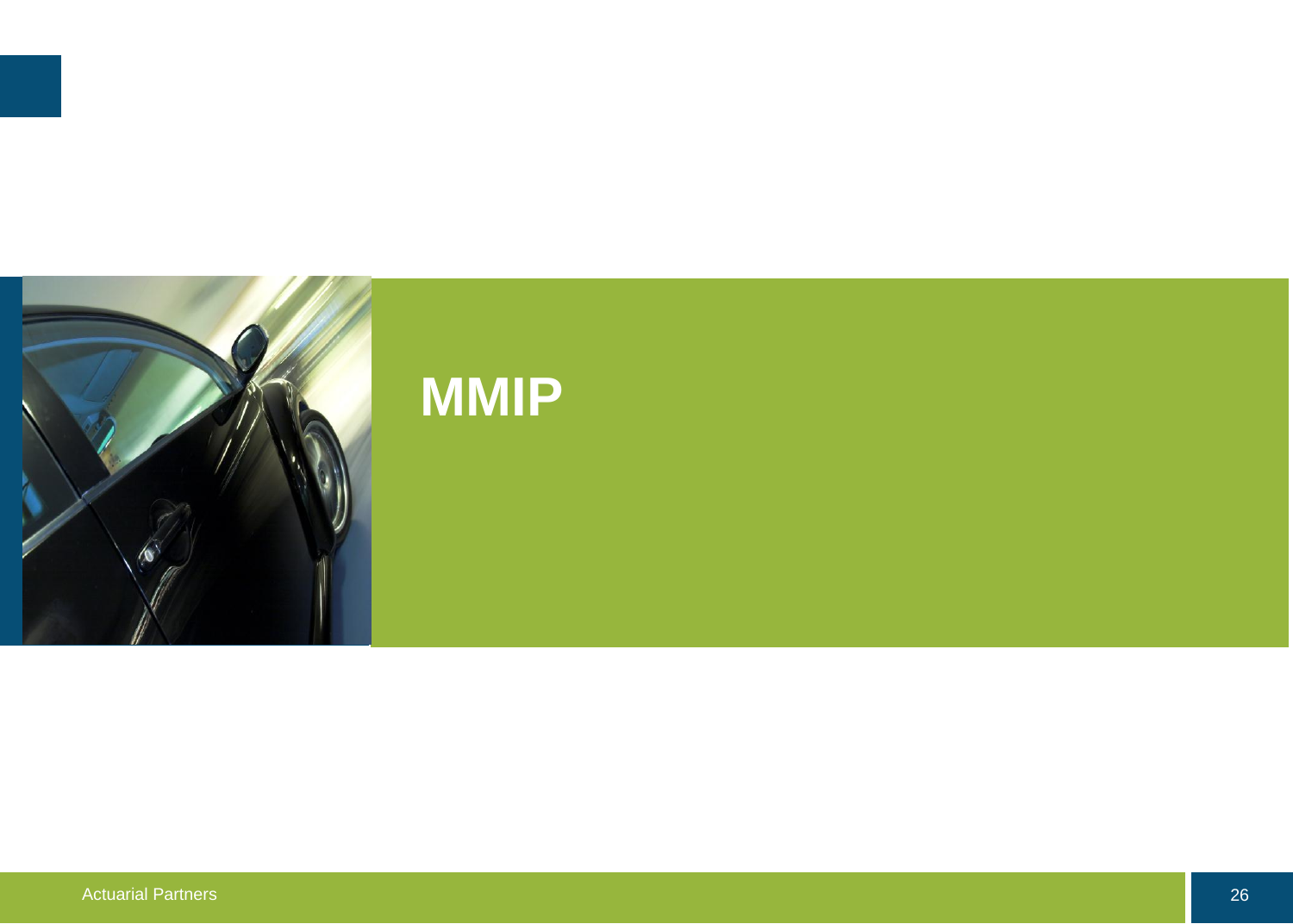### **MMIP**

- Takaful players to join pool, together with conventional insurers
- Pool is still expected to be loss-making even after recent tariff hikes, due to the unusual risks underwritten e.g. buses
- What is the future of MMIP when de-tariffing comes into effect in 2016
- Can't seem to agree on the basis of sharing
	- Currently, general insurers are sharing on equal basis
	- Under the new set-up, proposals have been made to share based on each company's Motor share or based on each company's proportion of Motor business being 'channeled' into MMIP
- Separation of fund from direct risks see BNM reporting format
- Perpetual irrecoverable qard risk transfer, not risk sharing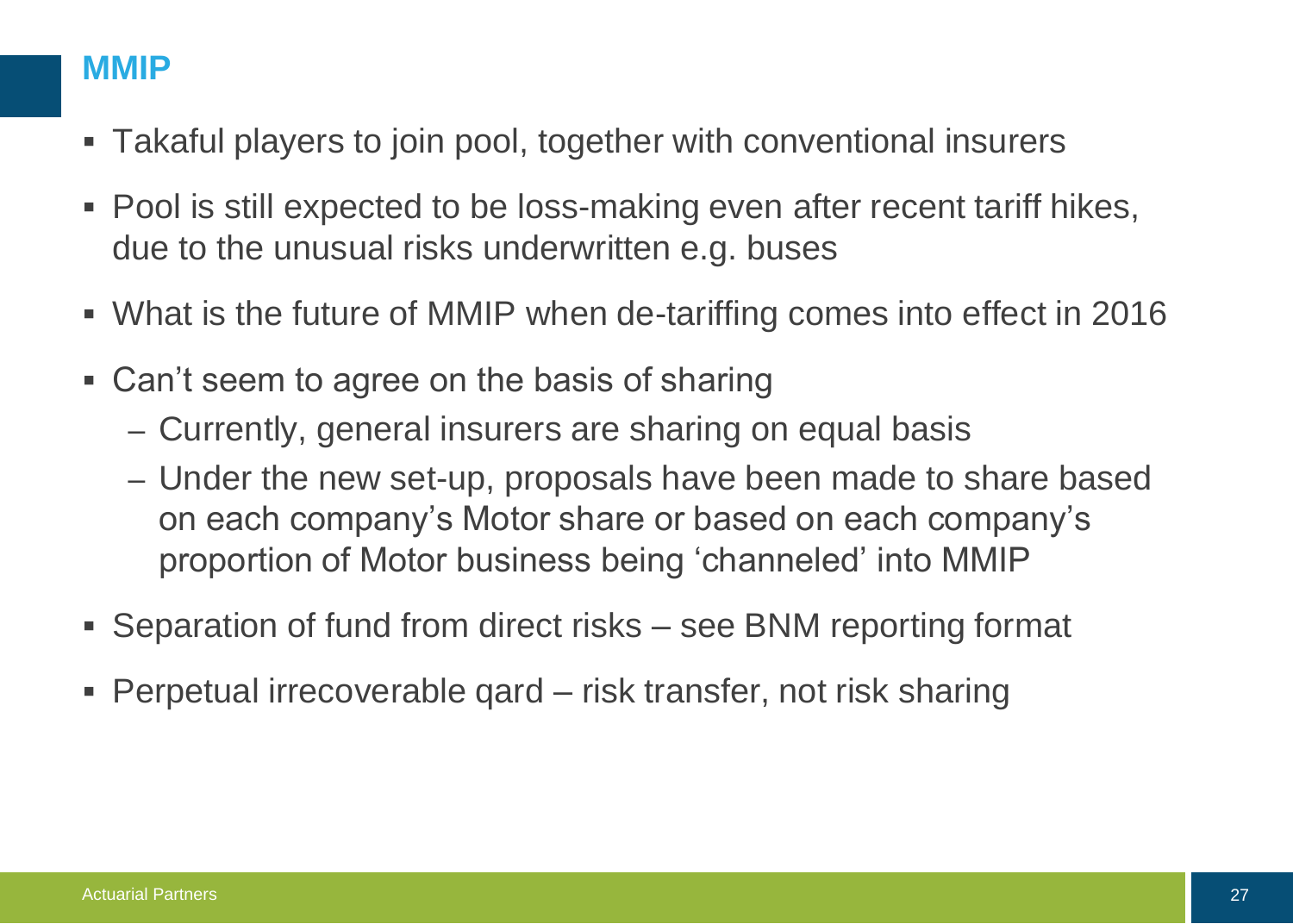

# **RBC Forms Set by BNM**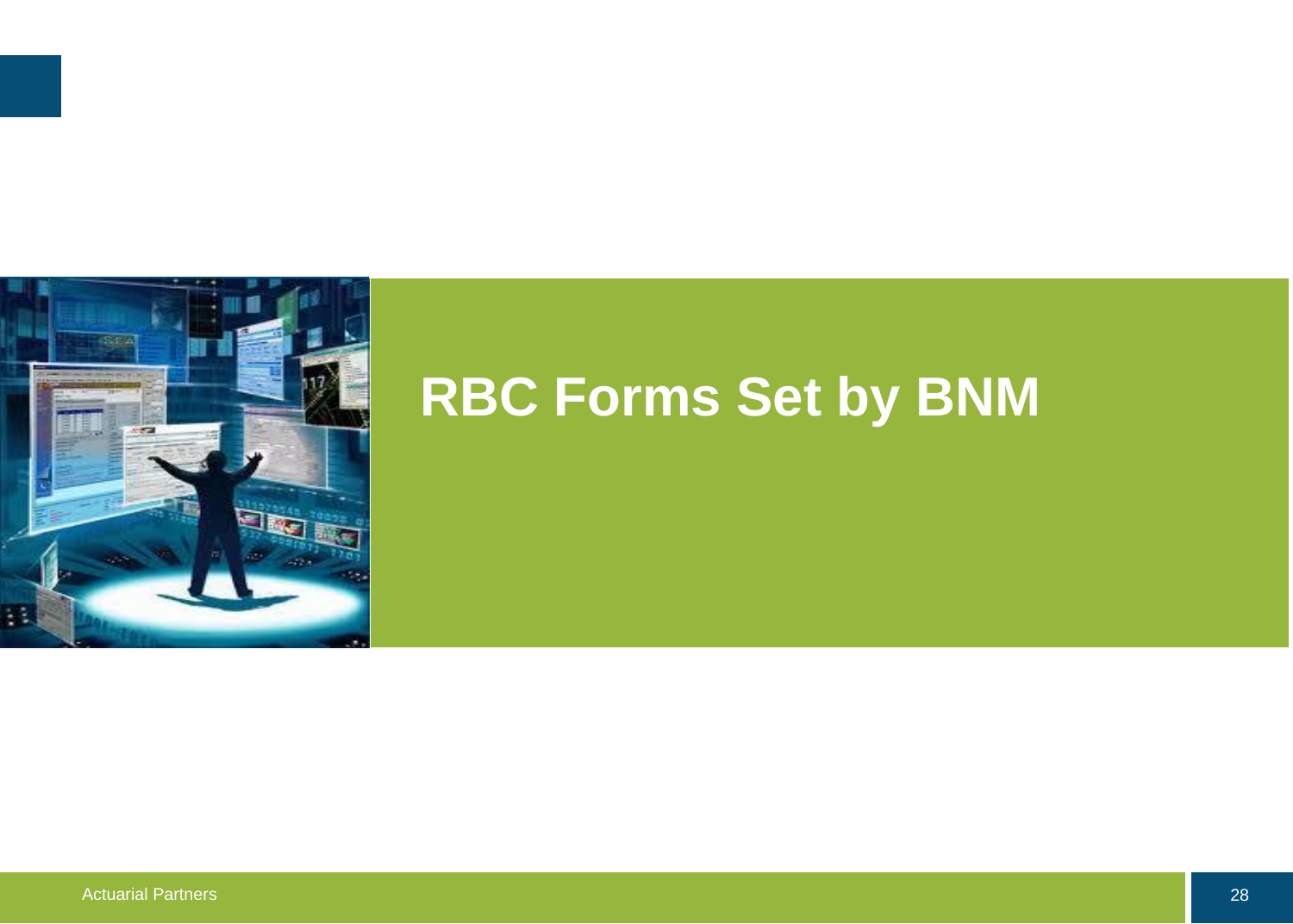## **RBC Forms Set by BNM**

- Family allows 10 sub-funds for each of local and overseas
	- 7 for Protection
	- 3 for Annuity
- General Takaful only has



- No sub-funds unless perhaps as an intermediate step before inputting into forms – BNM DOES NOT ALLOW MORE THAN ONE GT FUND?
- No constraint on diversification benefit across classes
- Surplus sharing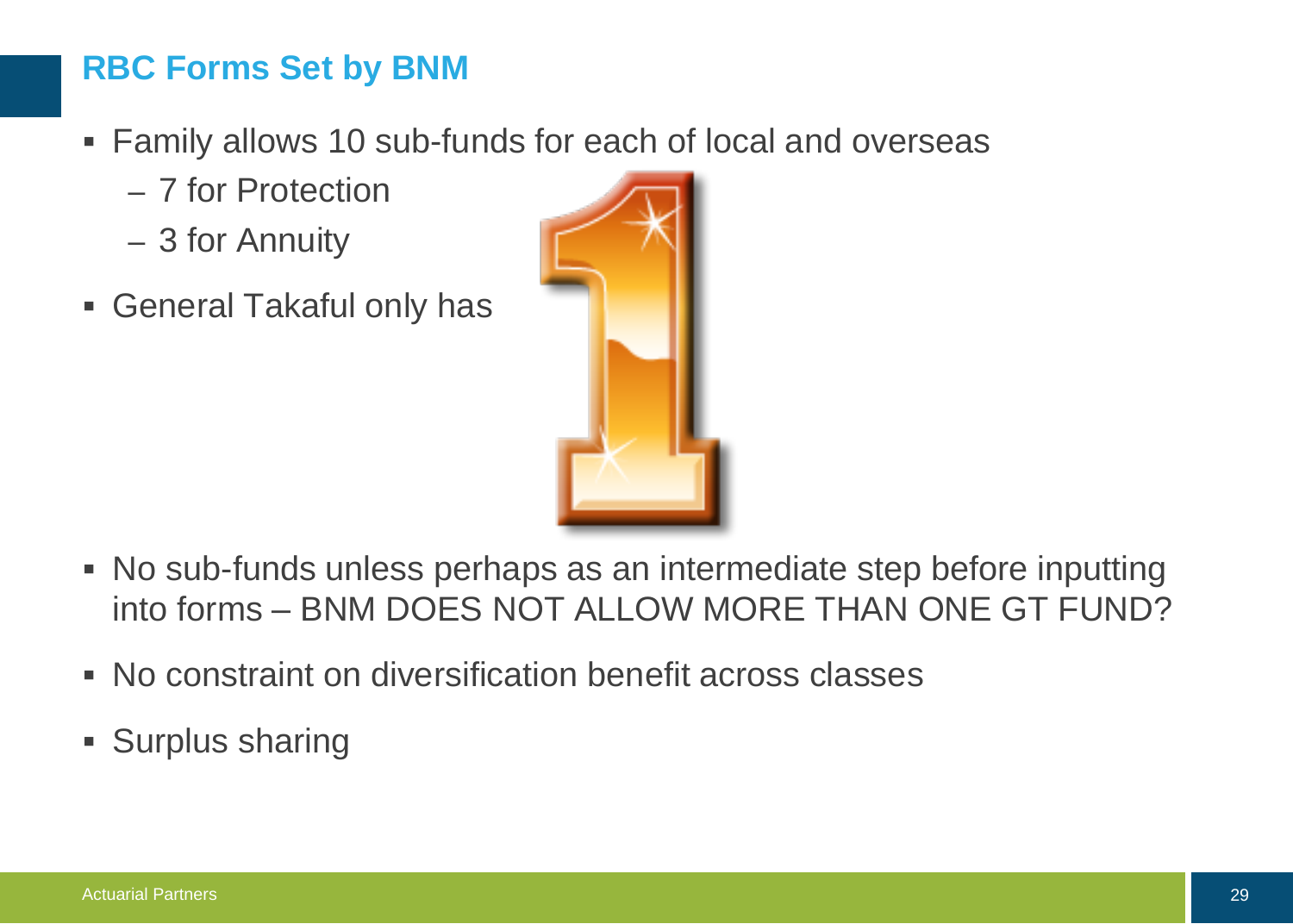

# **Appendix - UCR and UWF**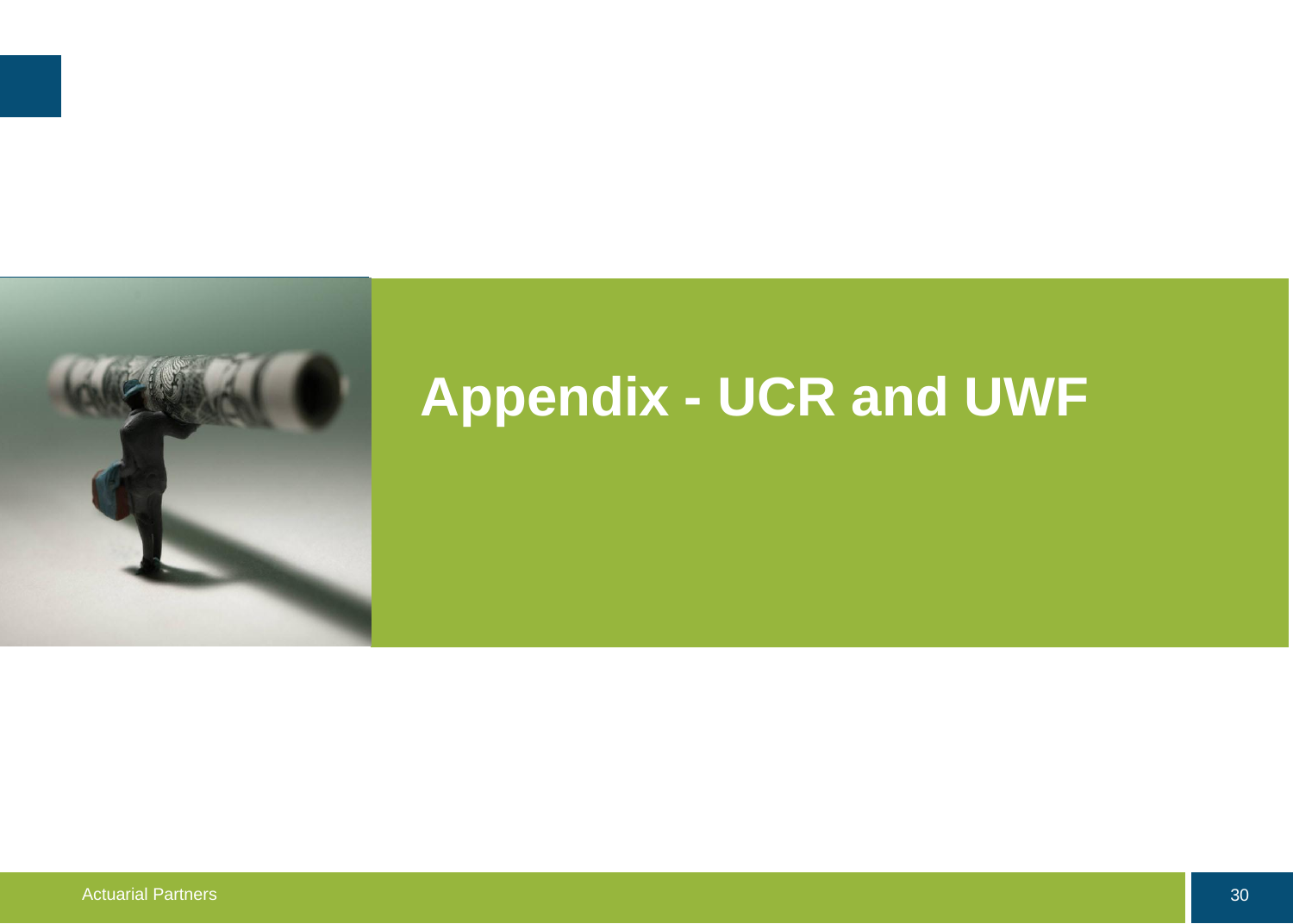## **Unearned Contribution Reserve** *Contribution Liability (PL)*

 Contribution Liability is the higher of the adjusted **Unearned Contribution Reserves (UCR)** or the **Unexpired Risk Reserve (URR)** including **PRAD** at the 75th percentile after allowance for diversification benefit.

### **PL = Max(Adjusted UCR, URR + FPRAD) at a Total Fund level**

Where Adjusted UCR is net of the Wakalah Fee; URR = UCR x Selected ULR

- If the adjusted UCR is higher, reserving is at higher than 75<sup>th</sup> percentile.
- **BNM** now allows the excess above  $75<sup>th</sup>$  percentile as a credit in the capital charge calculation

**Contribution Liability Capital Charge (GCC for PL)\***

 $=$  (URR + FPRAD) x risk charge of 30% to 45%

Less excess of UCR over 75<sup>th</sup> percentile i.e. less (UCR – (URR + FPRAD)) if UCR > URR + FPRAD

\* Cannot be negative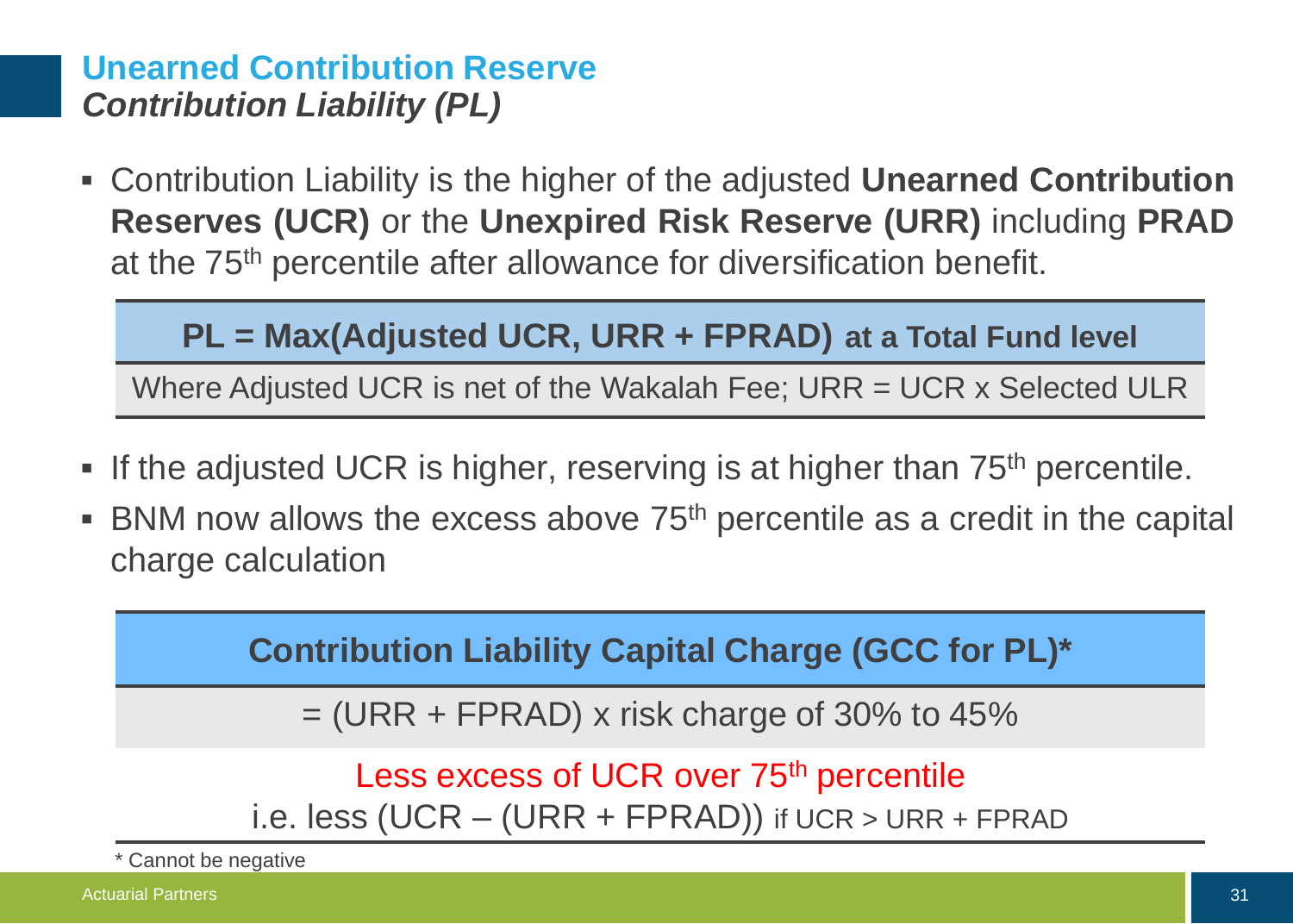### **Unearned Wakalah Fee (UWF)** *Expense Liability in the Shareholders' Fund*

Generally, there are three elements of management expenses:

| <b>Management Expenses</b>                                 |
|------------------------------------------------------------|
| Marketing/Upfront expense                                  |
| <b>Claims-related expense</b>                              |
| Contribution-related expense:                              |
| • Once-off expense incurred at the certificate issuance    |
| . On going overage inquiried during the corriticate period |

- On-going expense incurred during the certificate period
- Our expense provisions only take into account the *claims-related expense* in the Outstanding Claims Liability and Contribution Liability, and the *contribution-related on-going certificate expense* of the Contribution Liability.
- These expense provisions should be provided for in the Shareholders' Fund to be in line with the income recognition of the Wakalah Fee in the Shareholder's Fund.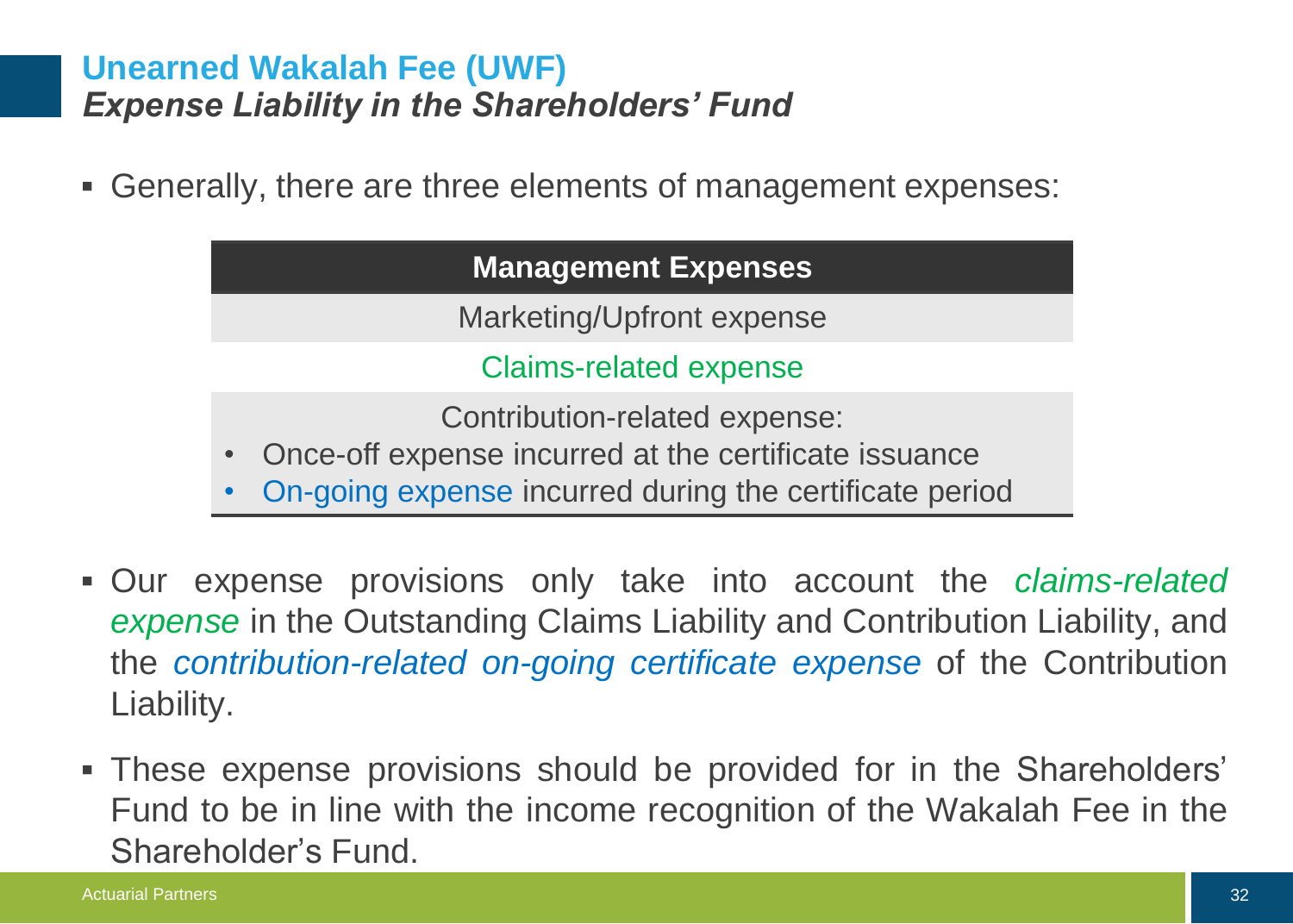### **Unearned Wakalah Fee (UWF)** *Expense Liability in the Shareholders' Fund*

| <b>Expenses</b>                                                                        | <b>Definition</b>                                                                                                                                                                                                                                                                                         |
|----------------------------------------------------------------------------------------|-----------------------------------------------------------------------------------------------------------------------------------------------------------------------------------------------------------------------------------------------------------------------------------------------------------|
| <b>Outstanding Claims Liability</b><br>$\bullet$<br>- Claims-related<br>$\bullet$      | The claims-related expense provision is in respect of the best<br>estimate of the outstanding claims liability on an on-going<br>basis.<br>This allows for internal claims expenses including staff costs<br>and administrative expenses related to settling claims.                                      |
| <b>Contribution Liability</b><br>- Claims-related<br>$\bullet$                         | This claims-related expense provision is in respect of the best<br>$\bullet$<br>estimate of the URR on an on-going basis.<br>This allows for staff costs and administrative expenses<br>expected to be incurred in settling claims on the unexpired<br>portion of the risk.                               |
| <b>Contribution Liability</b><br>- On-going Certificate<br><b>Expense</b><br>$\bullet$ | This on-going certificate expense provision is in respect of<br>$\bullet$<br>the gross UCR (gross of all retakaful and Wakalah Fee) on a<br>marginal cost basis.<br>This allows for contribution-related expenses including staff<br>costs and administrative expenses not related to settling<br>claims. |

## **Unexpired Expense Risk (UER) = sum of the above expense provisions**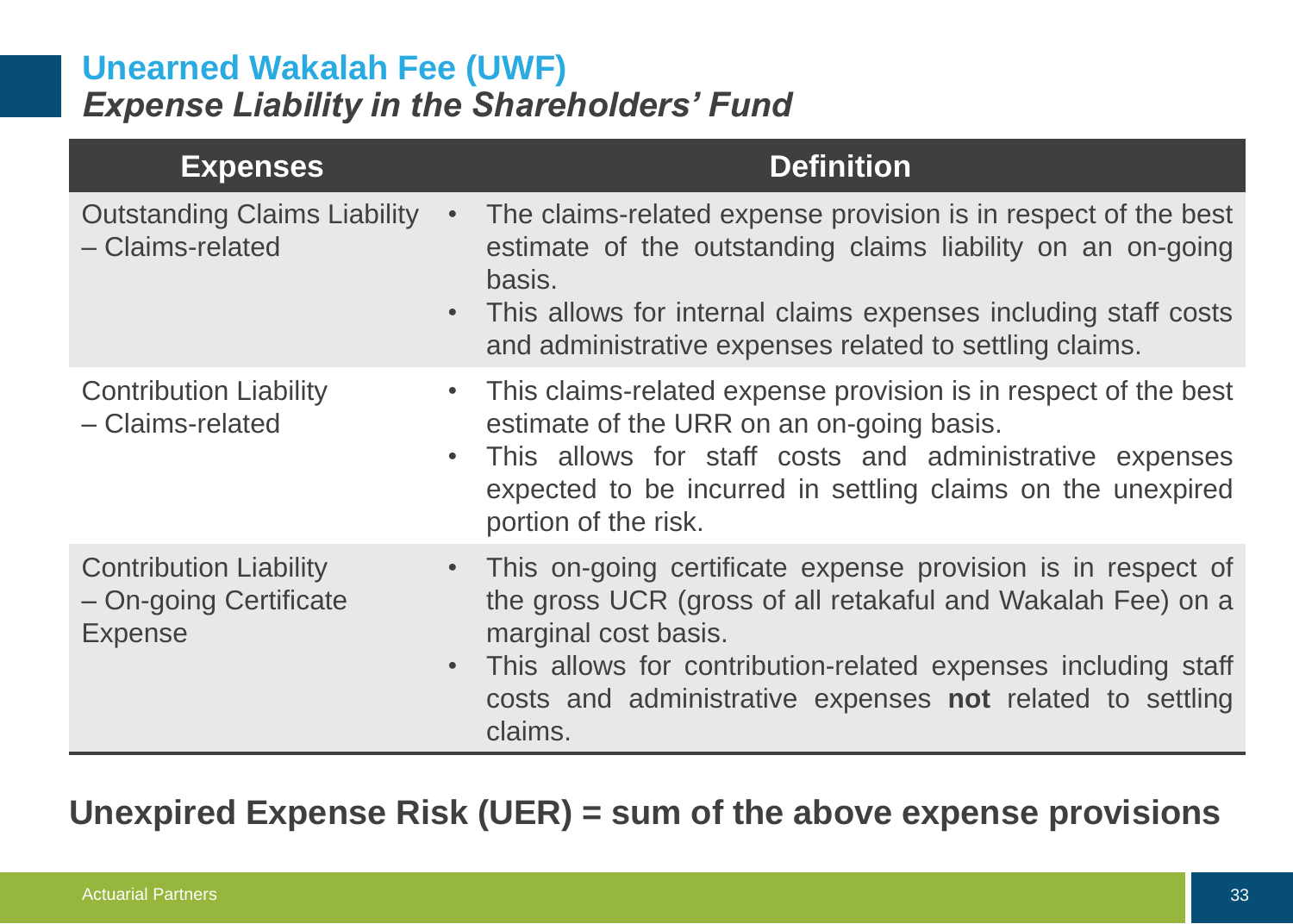### **Unearned Wakalah Fee (UWF)** *Expense Liability in the Shareholders' Fund*

## **Expense Liability = Max(UWF, UER + PRAD) at a Total Fund level**

For the **Unearned Wakalah Fee (UWF),** distribution expenses incurred up-front may be excluded from the calculation of **UWF**. So UWF will be in respect of the **management expenses only** and does not include commissions.

The **Unexpired Expense Reserves (UER)** is the sum of all the expense provisions in respect of the outstanding claims and contribution liabilities under the best estimate basis, as discussed in the preceding section, plus **PRAD** at 75% probability of adequacy.

- **If the UWF is higher, reserving is at higher than 75th percentile.**
- BNM now allows the excess above 75th percentile as a credit in the capital charge calculation
- 99.5th percentile is recommended to be 120% of UER

**Shareholders Expense Capital Charge (ECC)\***

 $=$  UER x 120% Less higher of UWF or (UER + FPRAD)

\* Cannot be negative